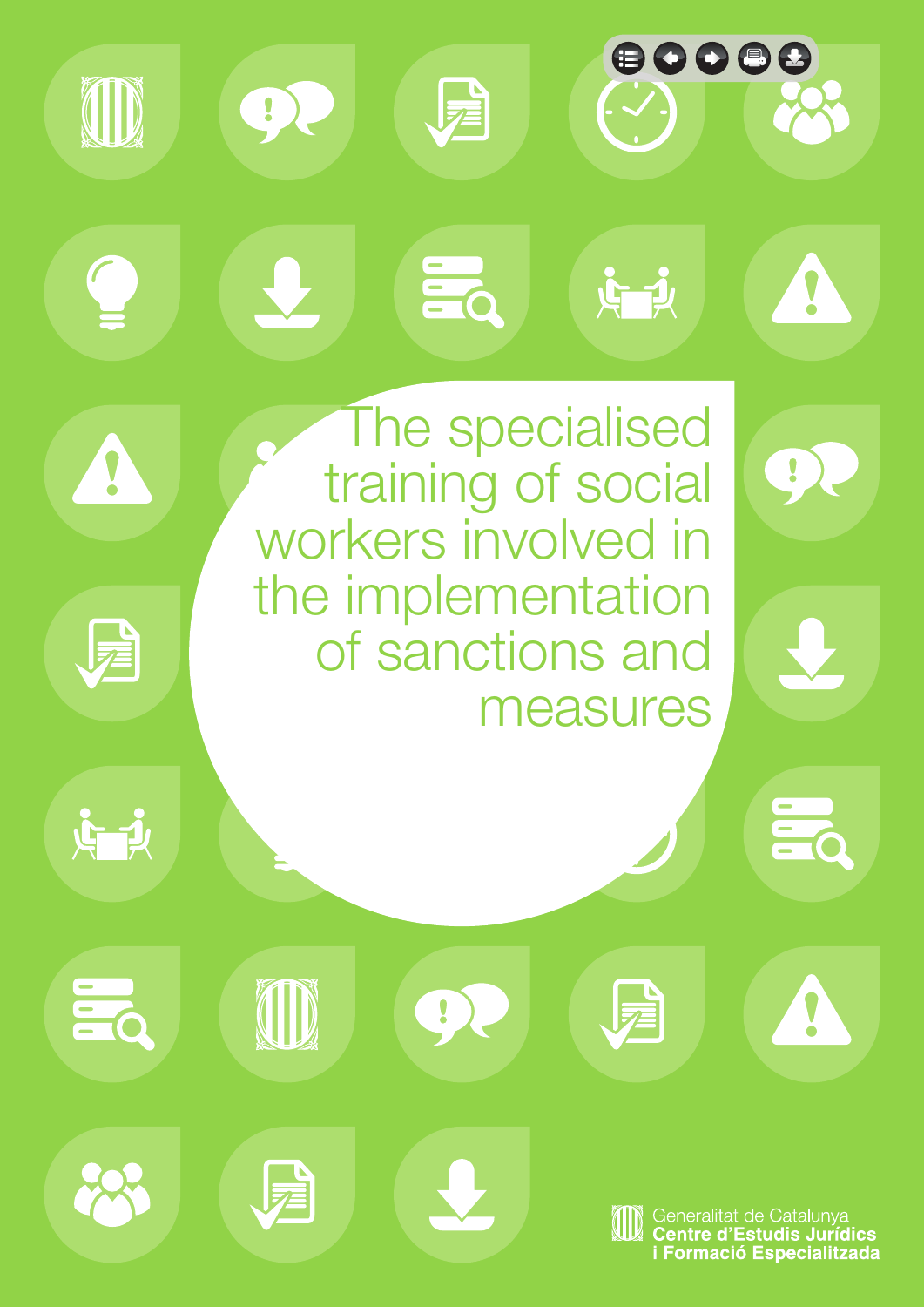

#### **Published by**

© Generalitat de Catalunya Centre d'Estudis Jurídics i Formació Especialitzada

#### **Authors**

Artur Barrio Ricart, Marta Carrasco Moreno, Marta Ferrer Puig, Ignasi Jambrina Gato, Mireia Roca Bertran and Gemma Torres Ferrer.

#### **Acknowledgements**

The preparation of this document has been possible with the assistance of the collective of Social workers involved in the implementation of sanctions and measures.

#### **First edition**

June 2012

#### **Graphic design and layout**

Primer Segona serveis de comunicació

#### **DL:** B.3923-2013



Legal warning. The contents of this work are subject to a Creative Commons Attribution-NonCommercial-No Derivs licence 3.0. The reproduction, distribution and public communication of the work is permitted provided the holder of the rights (Generalitat de Catalunya. Centre d'Estudis Jurídics i Formació Especialitzada) is mentioned and no commercial use is made. This work may not be transformed to generate derived works. The complete licence may be consulted at: http://creative commons.org/licenses/by-nc-nd/3.0/deed.en

#### **www.cejfe.cat/publicacions.php**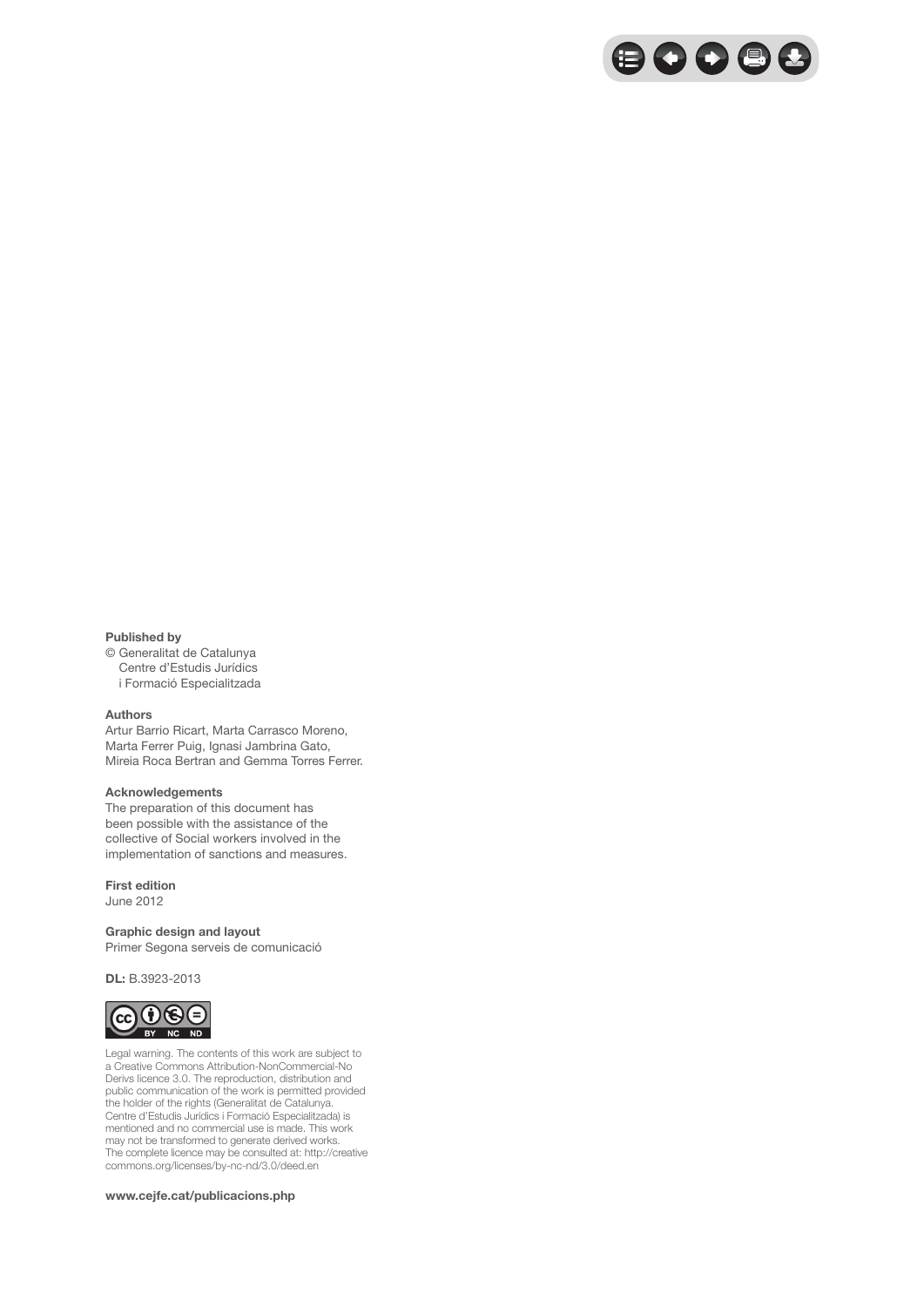# $\bigoplus$  000

"Social work uses the resources of society or creates new ones to respond to the needs and aspirations of individuals and groups, and strives to promote social justice.

... The functions of social work are:

- 1. Helping people, groups and communities to develop their capacities in such a way that they can solve individual and collective problems.
- 2. Promoting the faculty of free choice, adaptation and development of people.
- 3. Advocating for the adoption of fair social policies and for the establishment of new services or alternatives to existing socioeconomic resources."

Col·legi Oficial de Diplomats en Treball Social de Catalunya, 2000 Code of ethics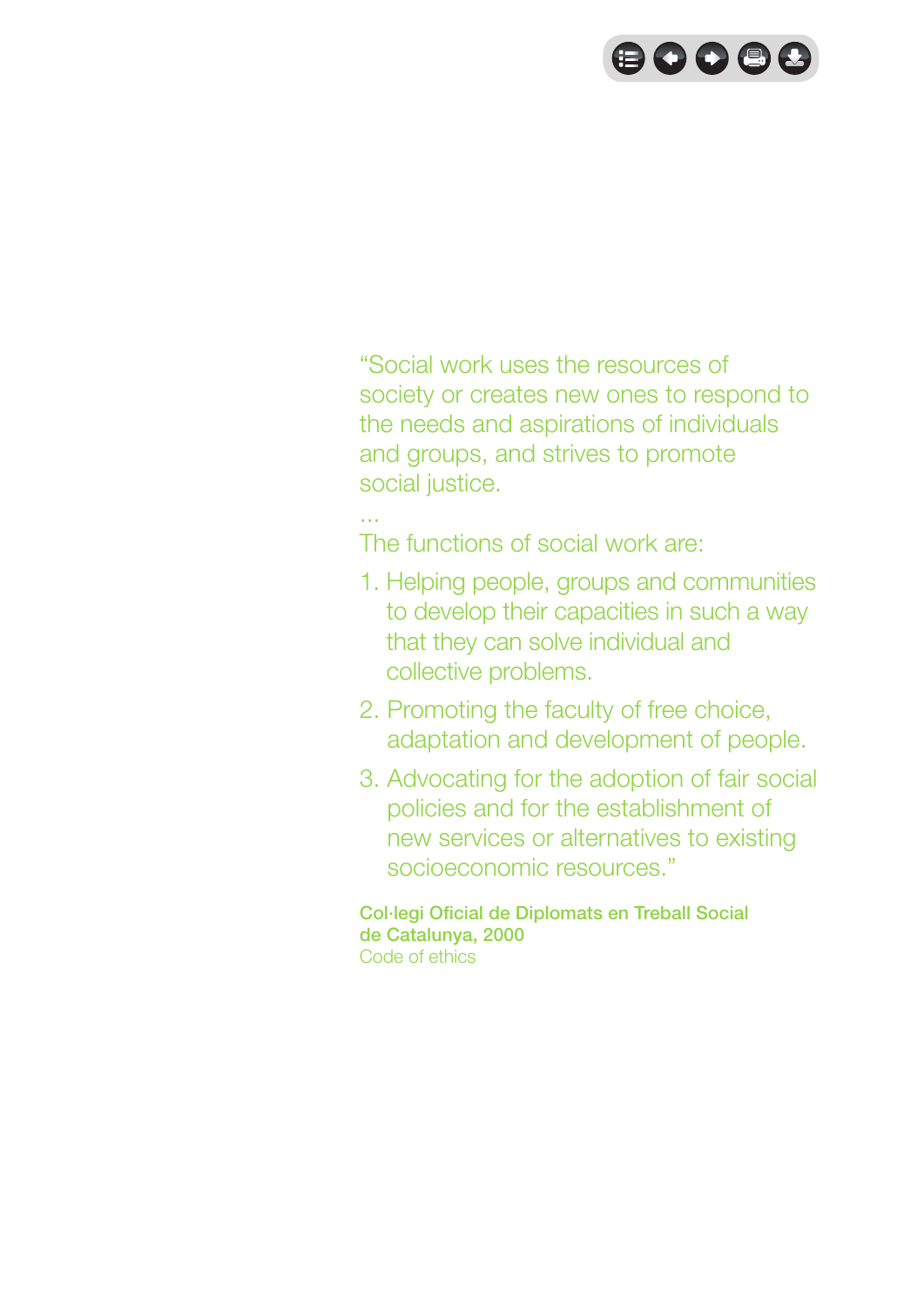# 80088

| Refresher training for competences by fields of work 7       |  |
|--------------------------------------------------------------|--|
|                                                              |  |
|                                                              |  |
|                                                              |  |
|                                                              |  |
|                                                              |  |
|                                                              |  |
|                                                              |  |
|                                                              |  |
|                                                              |  |
| Training in prevention and resolution of conflict 15         |  |
|                                                              |  |
| Training in organisation and management of time 17           |  |
|                                                              |  |
|                                                              |  |
|                                                              |  |
|                                                              |  |
|                                                              |  |
|                                                              |  |
|                                                              |  |
|                                                              |  |
|                                                              |  |
|                                                              |  |
|                                                              |  |
|                                                              |  |
| <b>Victim services</b>                                       |  |
| Assessment of needs and drafting of an intervention plan  30 |  |
|                                                              |  |
| <b>Prisons and juvenile justice</b>                          |  |
|                                                              |  |
| II. Design and planning social intervention programmes 32    |  |
| <b>Assessment teams</b>                                      |  |
|                                                              |  |
|                                                              |  |
| <b>Victim services</b>                                       |  |
|                                                              |  |
|                                                              |  |
| Prisons and juvenile justice                                 |  |
|                                                              |  |
| <b>Assessment teams</b>                                      |  |
| Forensic social intervention in oral proceedings  37         |  |
|                                                              |  |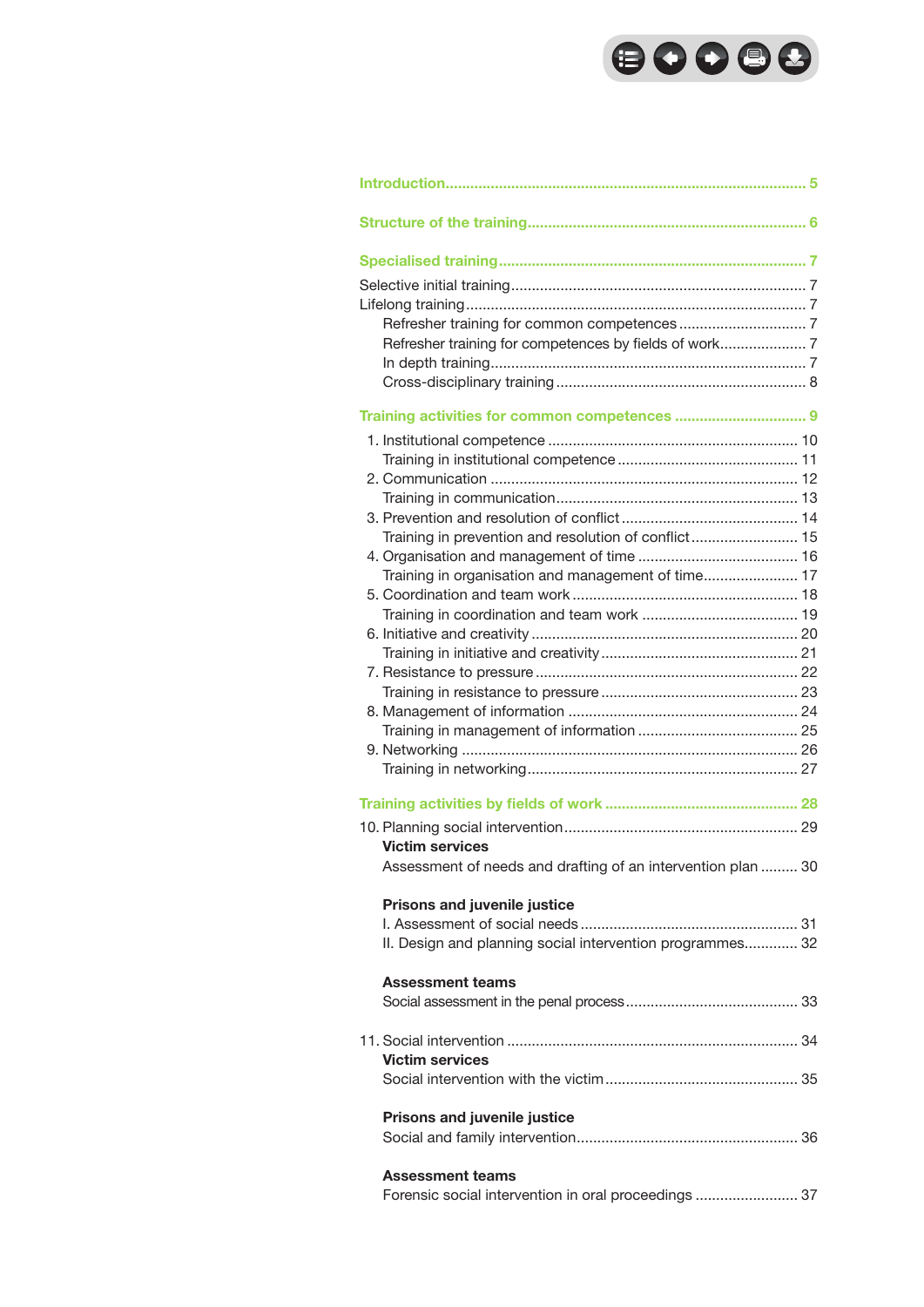

## Introduction

This is an explanatory guide to the way in which the Centre for Legal Studies and Specialised Training (CEJFE) conceives and structures the specialised training of social workers in the field of correctionals.

The guide contains the basis of the annual training programmes which make up the specialised training available at the Centre for this group of professionals.

The specialised training of the social workers is based on 5 basic principles:

- 1. Permanent consideration of human rights and international recommendations for training staff working in the field of correctionals.
- 2. The social workers' mission in this field of work:
	- Providing social care for people who come into contact with penal law (defendants, offenders, victims and witnesses). Intervening with them in their personal environment, while providing mechanisms for advice, information and orientation and entry into society and work, in accordance with the legal requirements inherent to the institution.
	- Informing the legal body, through the established institutional circuit, of the personal, social and family situation of the people involved in any stage of the penal procedure in order to assist with the taking of judicial decisions.
- 3. Adaptation of the training to the requirements of the work place from the perspective of excellence (professional competence).
- 4. The willingness of service of the Social and Criminological Research and Training Department of the CEJFE, in order to adapt the specialized training to the changing needs of the Prison, Probation and Juvenile Justice Services, and promote their strategic projects.
- 5. A commitment to improvement, updating and innovation which means that this guide is in permanent evolution.

Moreover, we should point out that the reference framework for the planning and implementation of the training activities included in this guide is the current regulation of training set out in the following documents:

- General agreement on the working conditions of the staff in the field of application of the general negotiating table of the administration of the Catalan government.
- Agreement on the working conditions of prison staff.
- Catalan Lifelong training fund.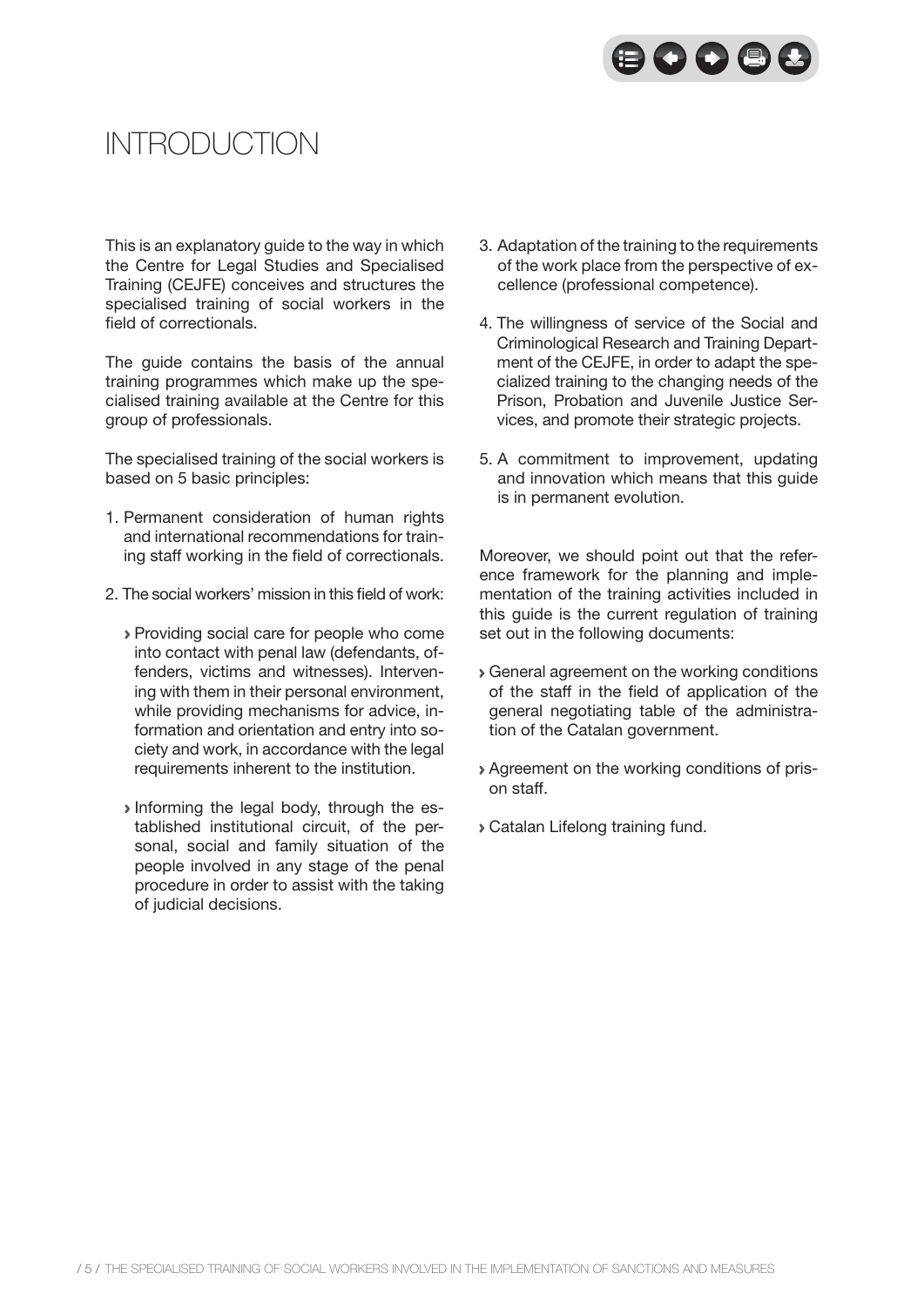

## Structure of the training

## LIFELONG TRAINING

### REFRESHER TRAINING

#### **Common competences**

- 1 > Institutional competence
- 2 > Communication
- 3 Prevention and resolution of conflict
- 4 Organisation and management of time
- 5 > Coordination and team work
- 6 > Initiative and creativity
- 7 > Resistance to pressure
- 8 > Management of information
- 9 > Networking

**Competences by fields of work: Victim services Prisons and juvenile justice Assessment teams**

10 > Planning the social intervention 11 > Social intervention

### IN DEPTH TRAINING

- 1 > Institutional competence
- 2 > Communication
- 3 Prevention and resolution of conflict
- 4 Organisation and management of time
- 5 Coordination and team work
- 6 > Initiative and creativity
- 7 > Resistance to pressure
- 8 > Management of information
- 9 > Networking
- 10 > Planning the social intervention
- 11 > Social intervention

CROSS-DISCIPLINARY TRAINING

- **> Training in new needs**
- Strategic training
- Training for the whole field of correctionals

E

TRAINING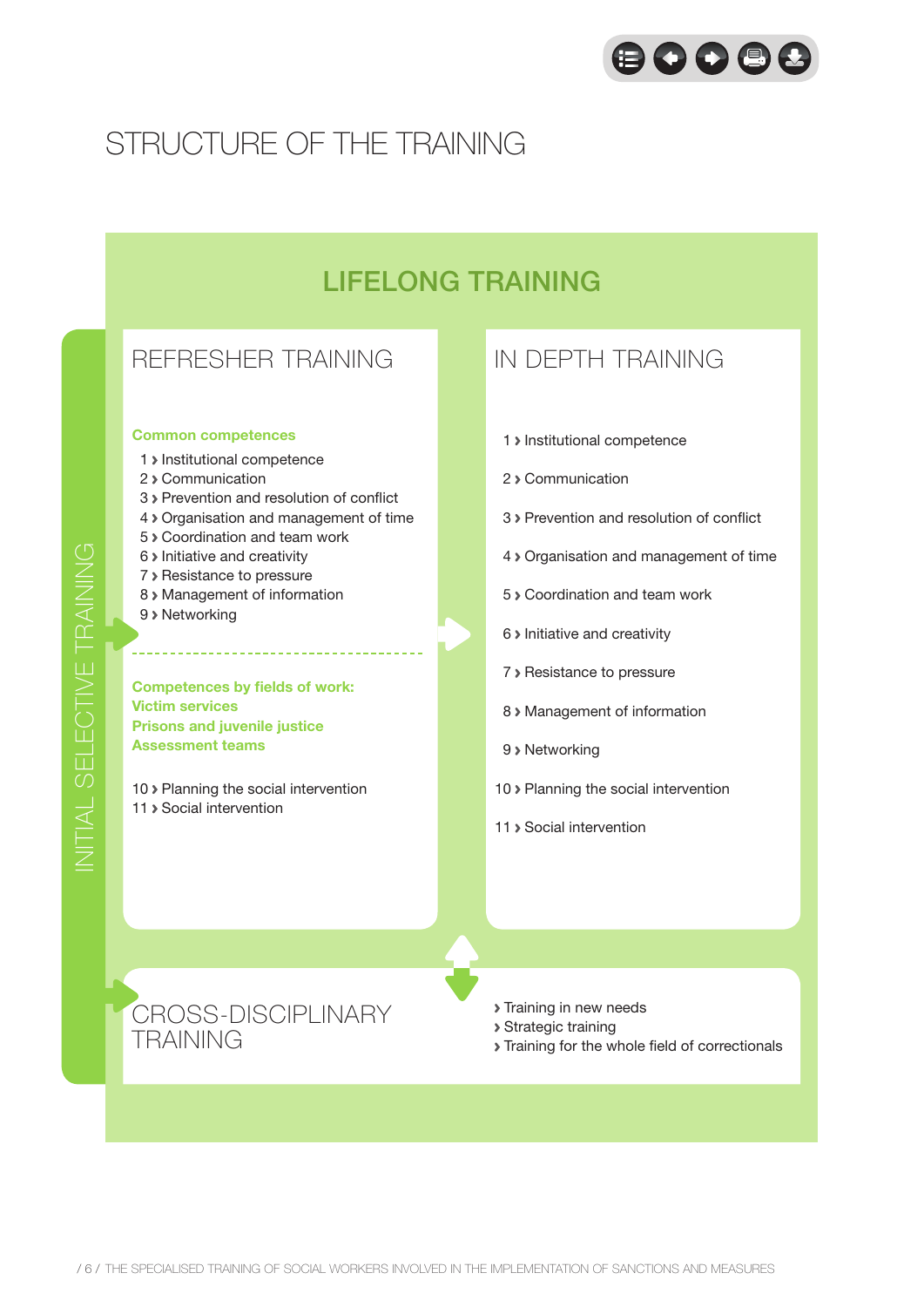

## SPECIALISED TRAINING

## Selective initial training

The incorporation of any professional into the field of correctionals requires specialised initial training. This is based on the professional competences contained in this document. Its purpose is for social workers to acquire the knowledge, procedures and attitudes that make them competent at their work place. The initial training has the following basic structure:

- **One theoretical and practical block**, with different subjects, which develops the contents that make it possible to acquire the knowledge necessary for carrying out the tasks of social work professionals in the field of correctionals.
- **One work procedures block** , to work on the professional competences of social workers from an eminently practical perspective.

### Lifelong training

#### **Refresher training for common competences**

Refresher training for common competences consists of 9 activities for all the social workers working in the field of correctionals, which are:

- 1. Institutional competence
- 2. Communication
- 3. Prevention and resolution of conflict
- 4. Organisation and management of time
- 5. Coordination and team work
- 6. Initiative and creativity
- 7. Resistance to pressure
- 9. Networking

All the social workers are advised to carry out the training activities that make up this block or to select the ones in which they have no previous training or need a refresher.

#### **Refresher training for competences by fields of work**

Refresher training for competences by fields of work consists of a variable number of training activities that deal with the following competences:

- 10. Planning social intervention
- 11. Social intervention

These activities have quite specific contents, closely linked to practice in a specific field of work. By *fields of work* we mean: victim services, prisons and juvenile justice and penal technical advice.

#### **Victim services**

- 10. Assessment of needs and drafting of an intervention plan
- 11. Social intervention with the victims

#### **Prisons and juvenile justice**

- 10. Planning the social intervention
- 10.I. Assessment of social needs
- 10.II. Design and planning social intervention programmes
	- 11. Social and family intervention

#### **Assessment teams**

- 10. Social assessment in the penal process
- 11. Forensic social intervention in oral proceedings

All social workers working at one of the postings indicated are advised to follow the courses specific to their post or area.

#### **In depth training**

This consists of a variable number of training activities or ideas for looking in greater depth into the basic competences.

The contents are mainly procedural (learning to do). For example, this guide suggests some in depth activities for each competence, which appear in the last section of the files for each of the basic activities.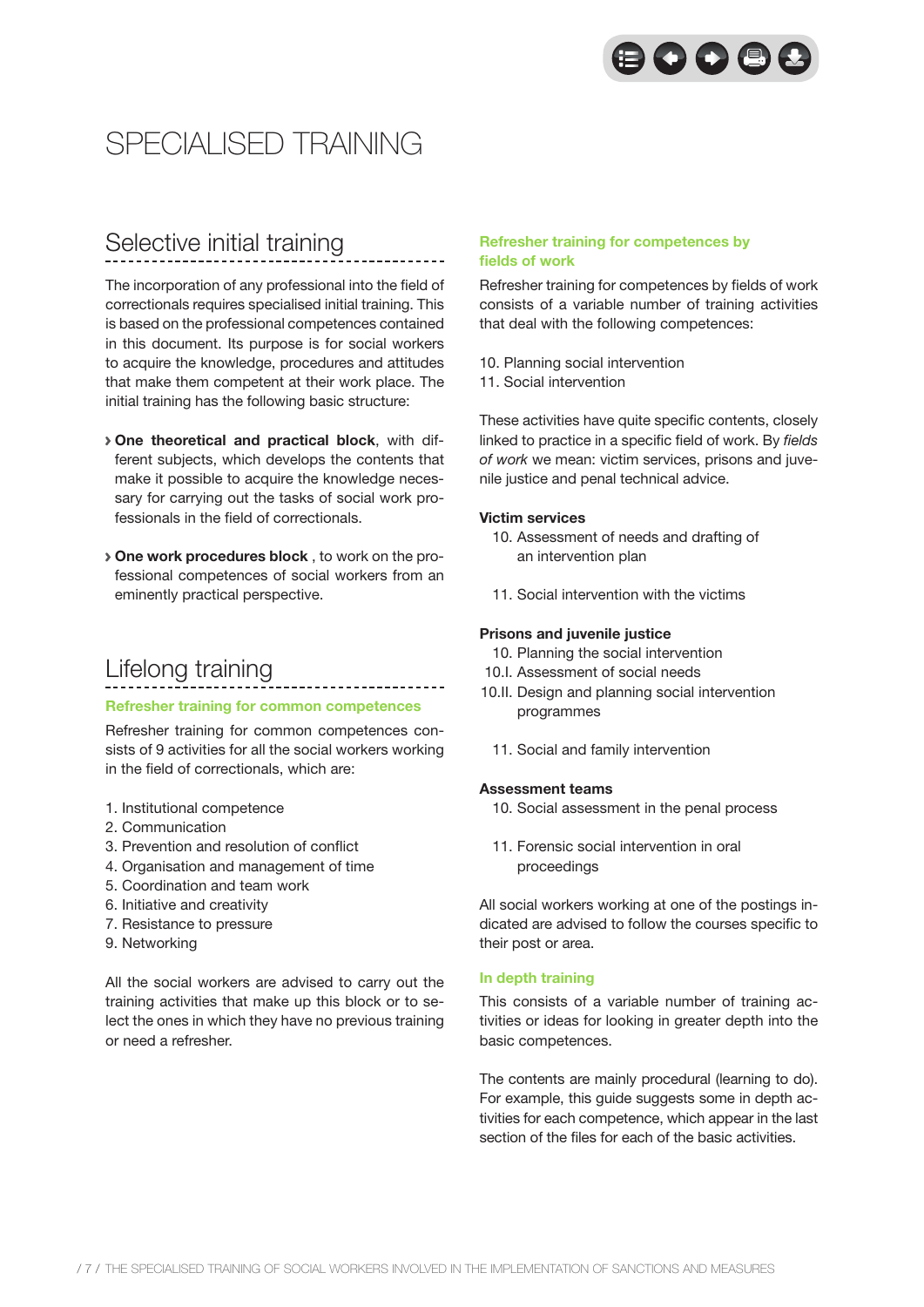

It is advisable to carry out the in depth activities concerning a particular competence on completion of the refresher training course.

#### **Cross-disciplinary training**

#### **Training focusing on new needs**

This is the annual programme that provides a response to a change in the work context that requires training (legislative or regulatory change, change in the profile of the population, etc.).

#### **Strategic training**

This goes with the strategic projects of the management centres that require training for their introduction.

*Training focusing on new needs* and *strategic training* usually consist of activities aimed at a particular group of professionals, and it is each directorate that decides which persons have to do them.

#### **Cross-disciplinary training for the whole field of correctionals**

Moreover, the training programmes of the Social and Criminological Research and Training Department may provide training activities with generic contents of interest to any professional in the field of correctionals, which are offered as free choice activities.

**The aim of the training activities that deal with each competence is for the students to perform the behaviours associated with it and attain the knowledge, capacities and aptitudes that go to make it up.**

**Next, for each professional competence (common or associated with a field of work), there is a list of the files that define the objectives and the contents of the refresher and in depth training activities related to each competence (usually a standard length of 20 hours each).**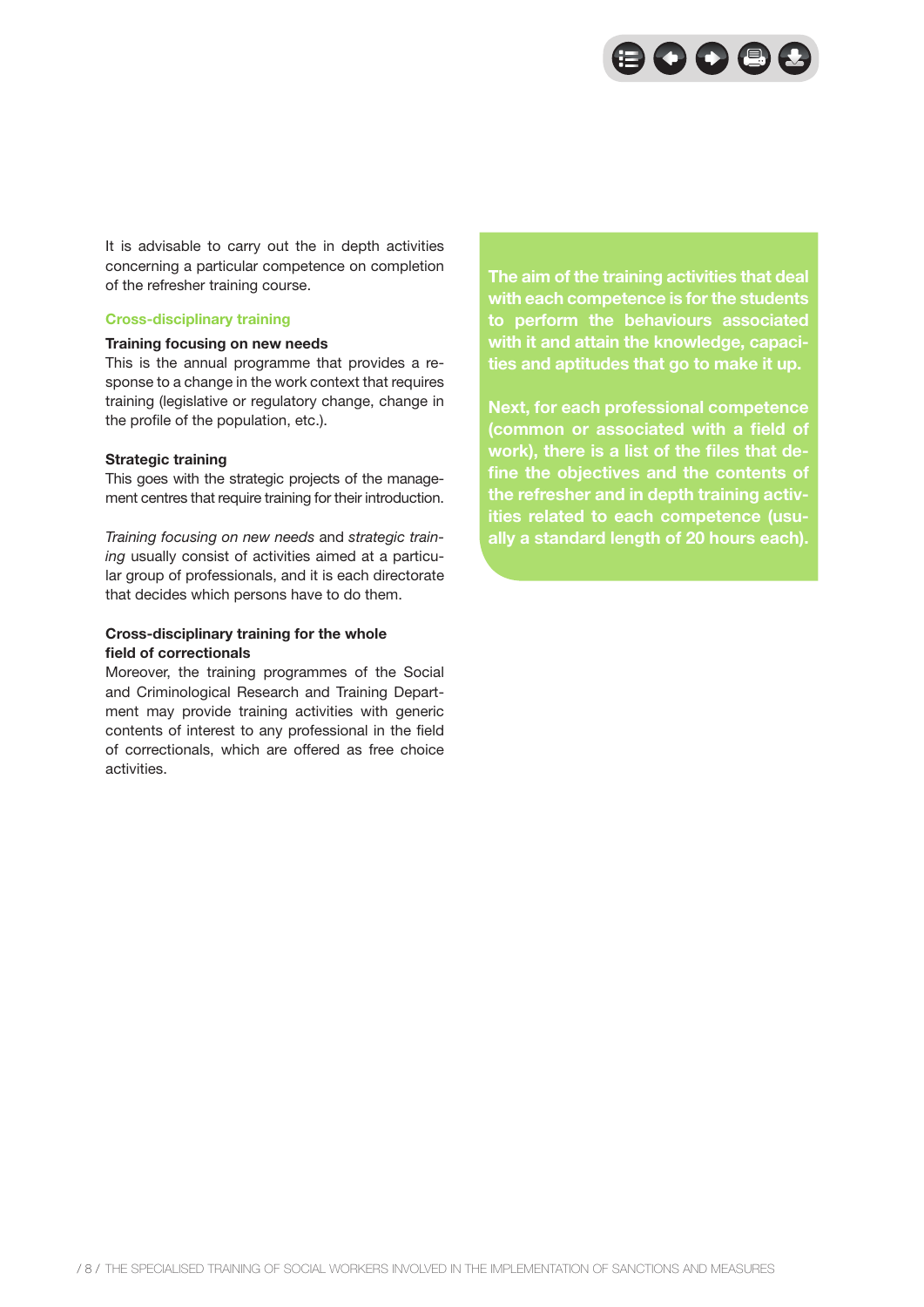

# **Training** activities for common competences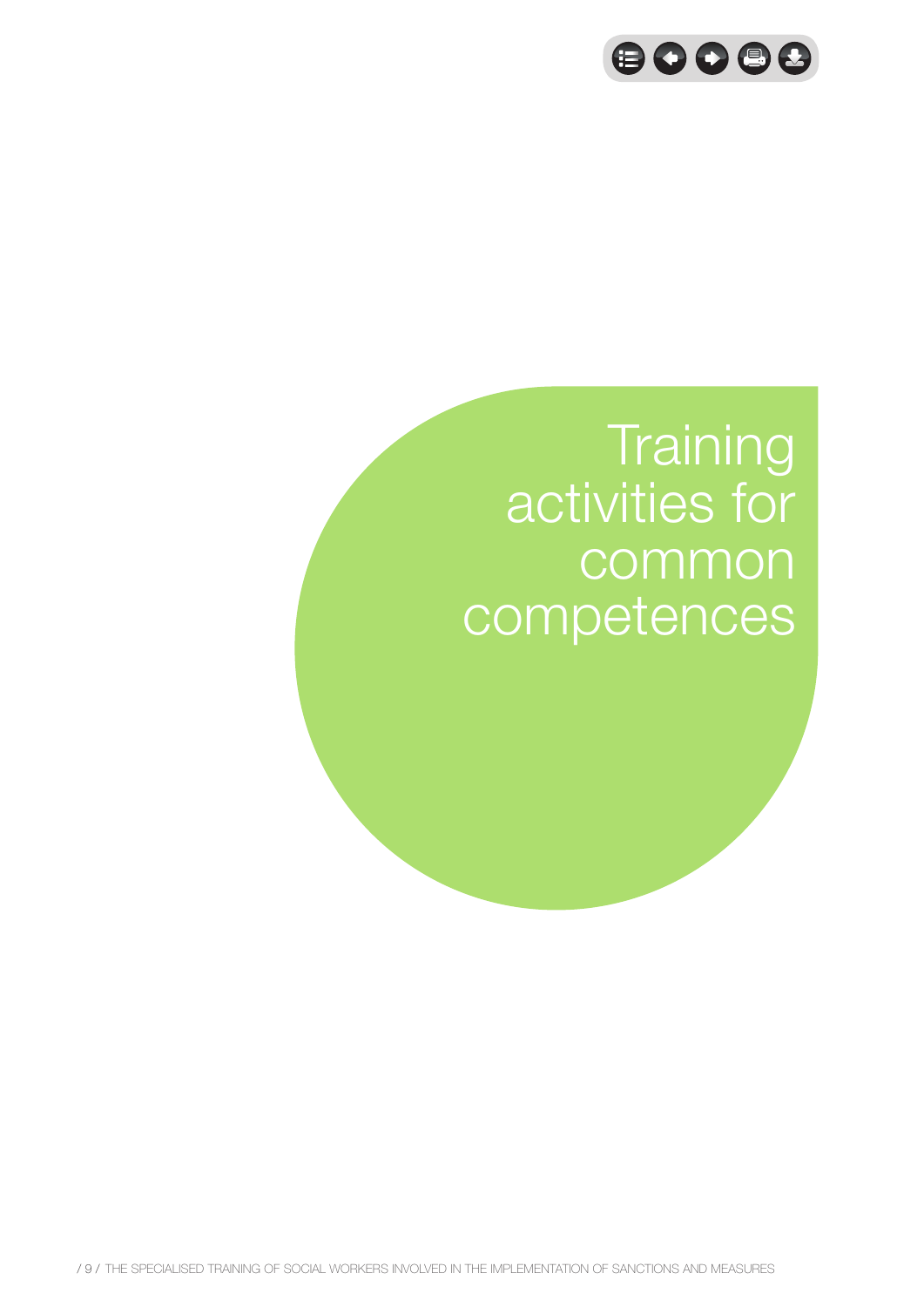



## 1. INSTITUTIONAL COMPETENCE

Give a reasoned explanation of the specific work environment: legislative, regulatory and ethical framework, profiles of the population to be dealt with, range of professionals involved and team tasks, and work processes and procedures specific to the social worker in the field of correctionals. Show a positive attitude or predisposition to carry out the professional task in this environment.

- Guiding one's own actions, taking the mission of the institution as a reference.
- Accepting that the professional function in the framework of the implementation of sentences and measures entails a major control role.
- Planning and intervening bearing in mind the institutional conditioning factors (regulations, sphere and space of intervention, institutional demand, functioning of the institution, sharing functions and roles, etc.).
- Fulfilling the professional commitments agreed with others (managers, colleagues or users).
- Discovering and using the instruments and circuits available to the institution to obtain information.
- Using the models for documents established by the institution (protocols, templates, etc.) making use, if necessary, of the available technological resources.
- Obtaining and reporting information about the users, preserving the confidentiality of the data, according to legal and ethical criteria.
- Adapting the intervention in accordance with the profiles of the users.
- Relating to institutions, entities, professionals and users, aware of the institutional image projected and of the professional role.
- Adapting behaviour to new situations (change of posting, profile of the user population, legislative framework, new priorities, strategic objectives, new technological resources, etc.).
- Taking part in periodic training activities and refresher courses.
- Acknowledging one's own professional space and respecting the professional space of others.
- Being receptive to constructive criticism of one's own actions.
- Being willing to undertake measures to improve and taking part in institutional processes designed for that purpose.
- Showing a critical but constructive attitude towards the institution.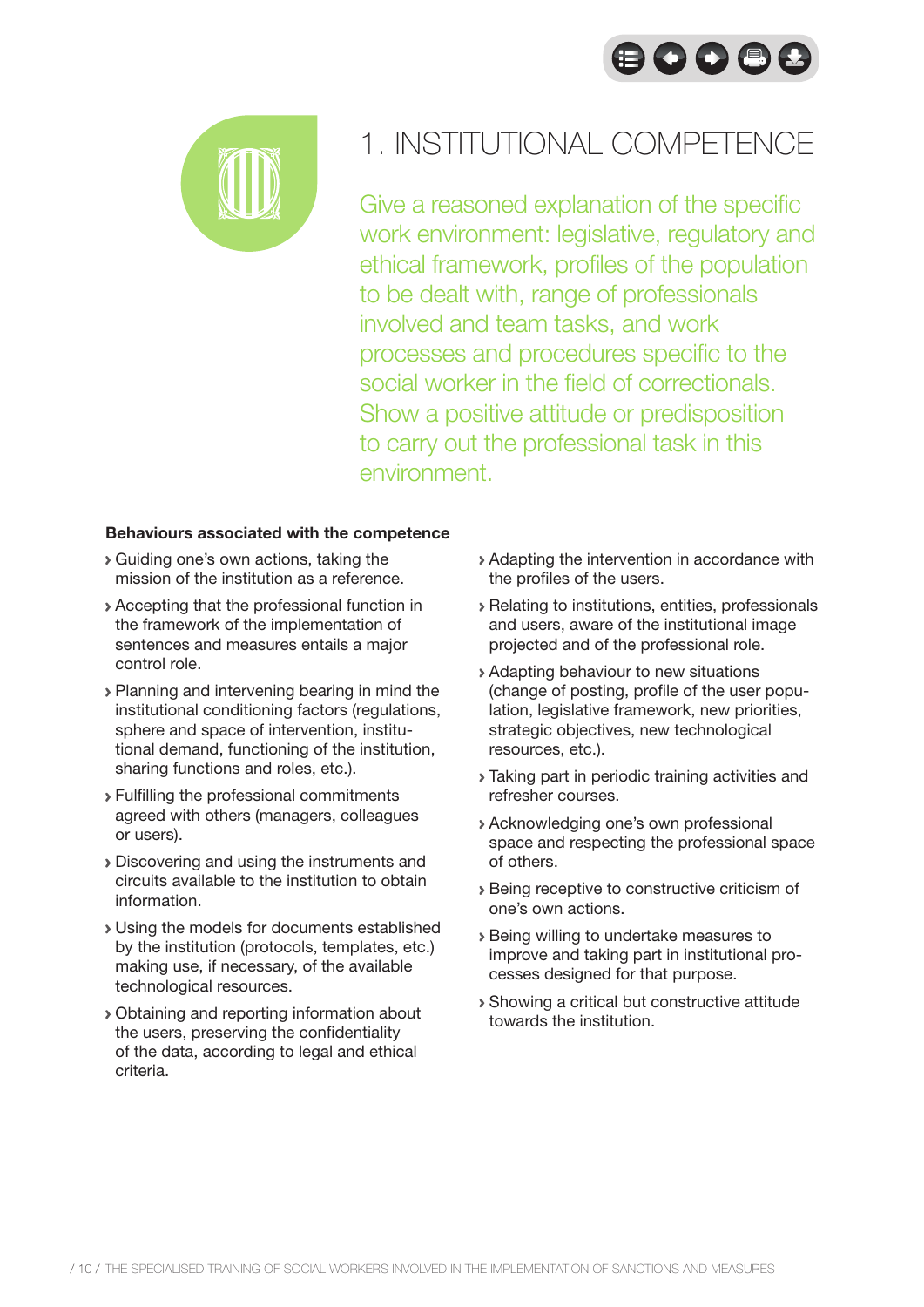

### Training in institutional competence

#### **Objectives**

**Give a reasoned explanation of the specific work environment: legislative, regulatory and ethical framework, profiles of the population to be dealt with, range of professionals involved and team tasks, and work processes and procedures specific to the social worker in the field of correctionals. Show a positive attitude or predisposition to carry out the professional task in this environment.**

#### **Refresher training**

#### **Contents**

- 1. The field of correctionals: legislative and regulatory framework for intervention with the user population
- 2. Ethics and human rights in the correctionals
- 3. Mission and organisation of the services in the field of correctionals
	- 3.1. Penitentiary sphere
	- 3.2. Juvenile justice sphere
	- 3.3. Sphere of reparation and correctionals measures in the community
	- 3.4. Sphere of victim services of the crime
	- 3.5. Sphere of penal technical advice
	- 3.6. Collaboration with social entities
- 4. The users
	- 4.1. Evolution of the user population
	- 4.2. The sociodemographic profile
	- 4.3. The legal and penal profile
	- 4.4. Profiles of risk/need
	- 4.5. Recidivism
	- 4.6. Victims
	- 4.7. Special intervention groups: juveniles, women, foreigners, religious and cultural diversity, vulnerable groups and range of sexual orientation
- 5. The role of the social worker
	- 5.1. Mission and tasks
	- 5.2. Limits and possibilities of educational action
	- 5.3. Professional distance
- 6. Multidisciplinary intervention: main professional figures, tasks and coordination systems
- 7. Main models of social intervention

#### **In depth training activities in institutional competence**

#### **Updating in legislation and regulations**

- Introduction to penal, trial and penitentiary law
- Course on circulars and instructions in the penitentiary field
- Legislative updating in juvenile justice

#### **Criminology and penal law**

#### **Prevention and treatment of crime**

#### **Gender perspective in correctionals**

#### **Characteristics of the population**

- Understanding the Maghreb
- Mental health and correctionals
- Immigration and correctionals
- Drugs and correctionals
- Adolescence and youth as stages of evolution
- Ethics and penal environment
- Multiculturality and correctionals

#### **Basic instruments of institutional work**

- SIPC
- SAVRY
- RisCanvi
- JOVO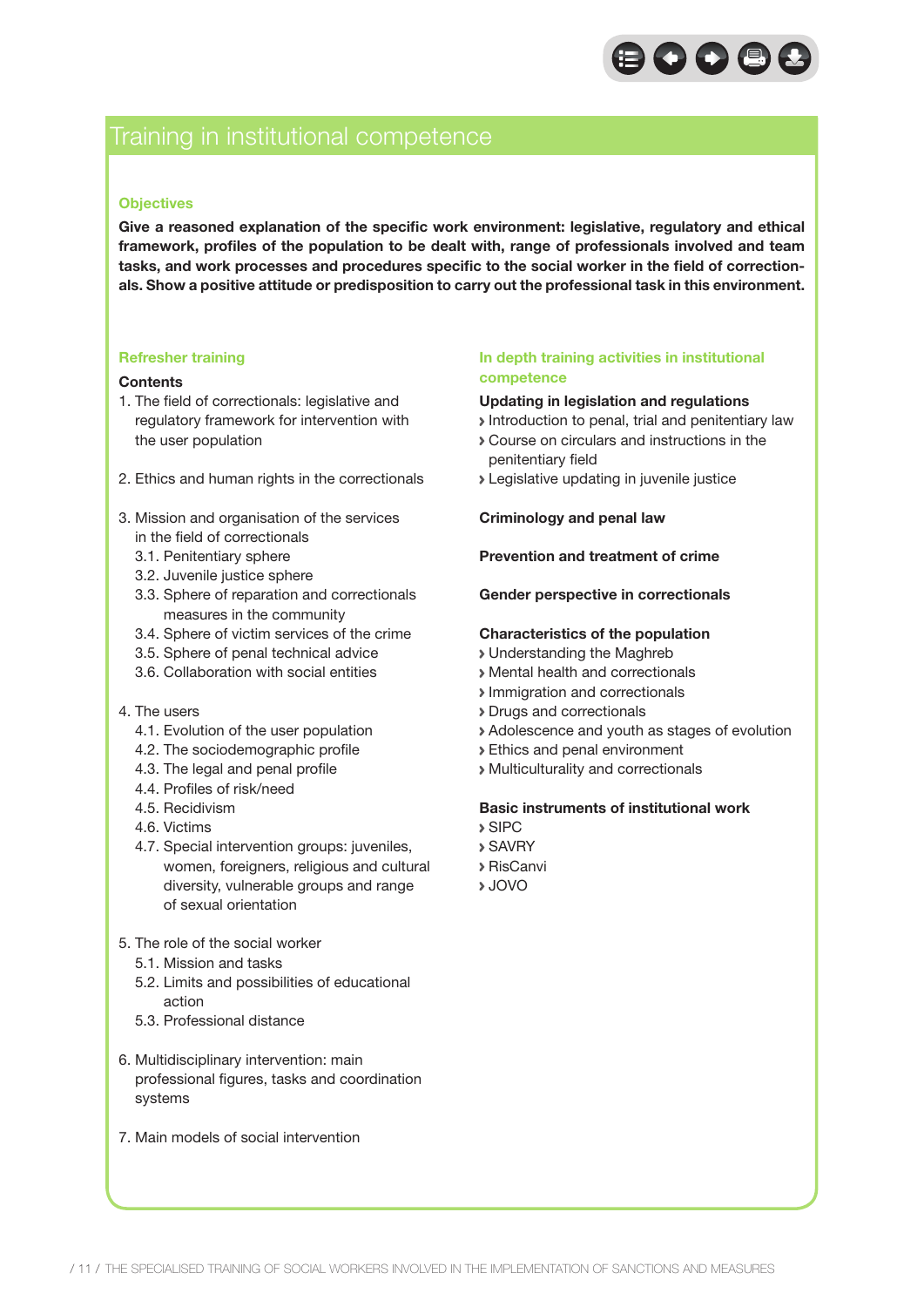$\bigoplus$   $\bigodot$   $\bigoplus$   $\bigoplus$ 



## 2. COMMUNICATION

Interact with the users, formulating and giving opinions or information assertively and at the right moment; knowing how to listen to and understand them, while maintaining the role and a proper professional approach.

- Identifying the right time and place for passing on a particular item of information, holding an interview or carrying out any other intervention.
- Presenting and classifying each of the interventions: reporting on the terms, the purpose, the objective and the use of the information (asking, if necessary, for the consent of the user).
- Adapting the register of communication to the characteristics of the users.
- Listening and giving feedback in communication, in order to show interest and attention.
- Showing empathy and understanding of the other person's point of view.
- Using verbal and non-verbal language to show interest and that one is following the other person's discourse.
- Communicating, keeping a distance between the emotional and professional spheres.
- Using language in a correct and understandable way in order to be precise in communication.
- Using non-verbal language properly.
- Projecting a correct and cordial image.
- Being discreet and respectful in the handling of the information and the communicative processes.
- Communicating assertively and empathetically, especially when giving unfavourable information.
- Adapting the responses to the questions or demands.
- Communicating with coherence, with a clear criterion and with sufficient argument.
- Preserving the confidentiality of the data according to legal and ethical criteria.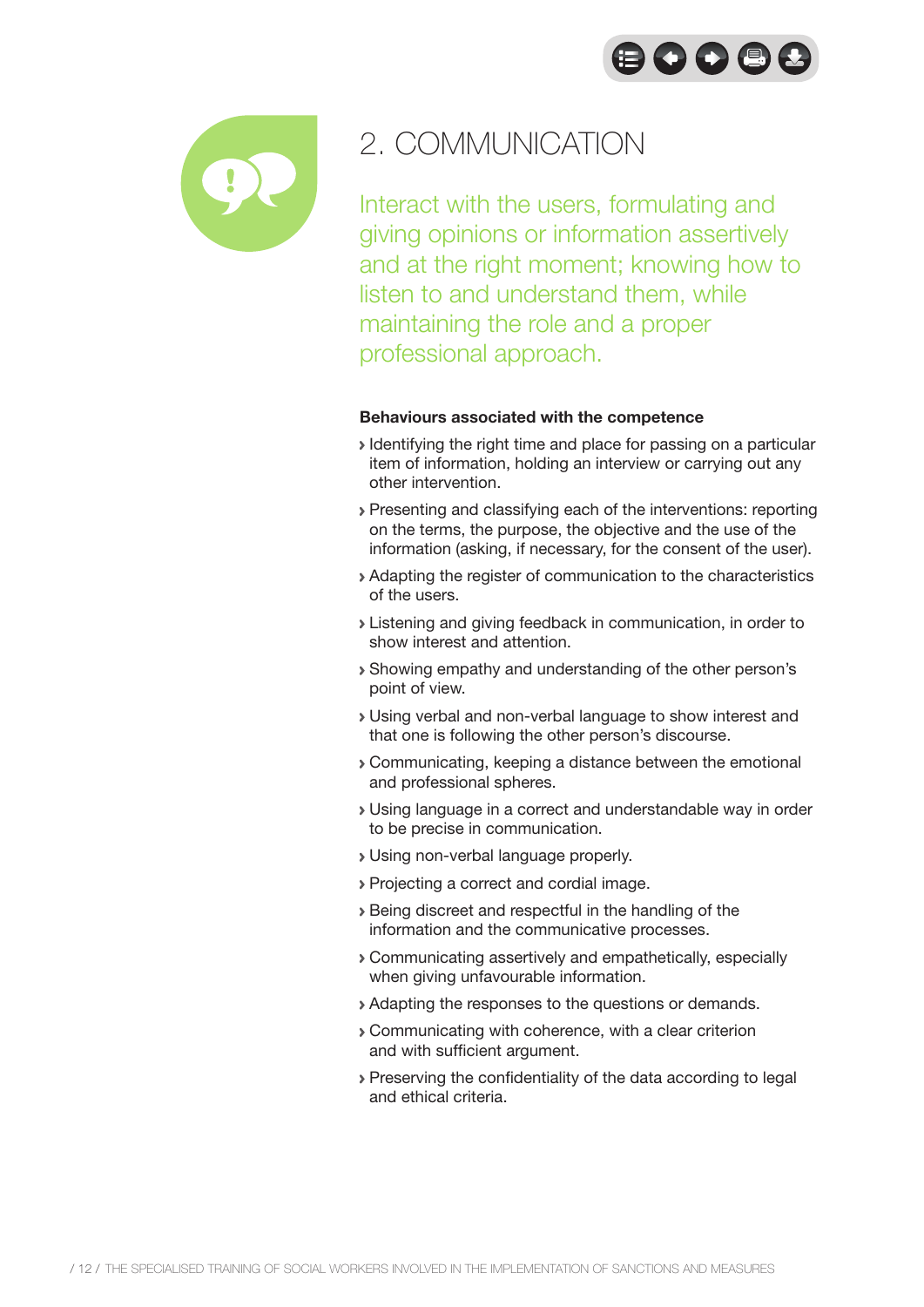

### Training in communication

#### **Objective**

**Interact with the users, formulating and giving opinions or information at the right moment and assertively; to know how to listen to and understand them, while maintaining the role and with the proper professional distance.**

#### **Refresher training**

#### **Contents**

- 1. Components of the communication
	- 1.1. Conditions of the environment
	- 1.2. Contextualisation
- 2. Strategies for optimising communication
	- 2.1. Adapt the register to the interlocutor
	- 2.2. Adapt the responses to the needs and demands
	- 2.3. Active listening
	- 2.4. Non-verbal language
	- 2.5. Assertiveness
- 3. Communication for specific purposes (information, persuasion, negotiation, prevention of conflict)
- 4. Communication and maintaining the role 4.1. Professional distance
	- 4.2. Deontological aspects in communication

#### **In depth training activities in communication**

#### **Communicative strategies for the resolution of conflict**

- Management and negotiation of conflict
- Assertiveness and emotional intelligence as tools for prevention and resolution of conflicts

#### **Strategies for optimising communication**

- Assertive communication
- Techniques of non-verbal communication
- Oratory and argument

#### **Communication with specific purposes**

- Negotiation
- Mediation

#### **Communication in accordance with the profiles of the users**

- Communication in multicultural situations
- Communication in the context of mental health
- Communication in dealing with society and family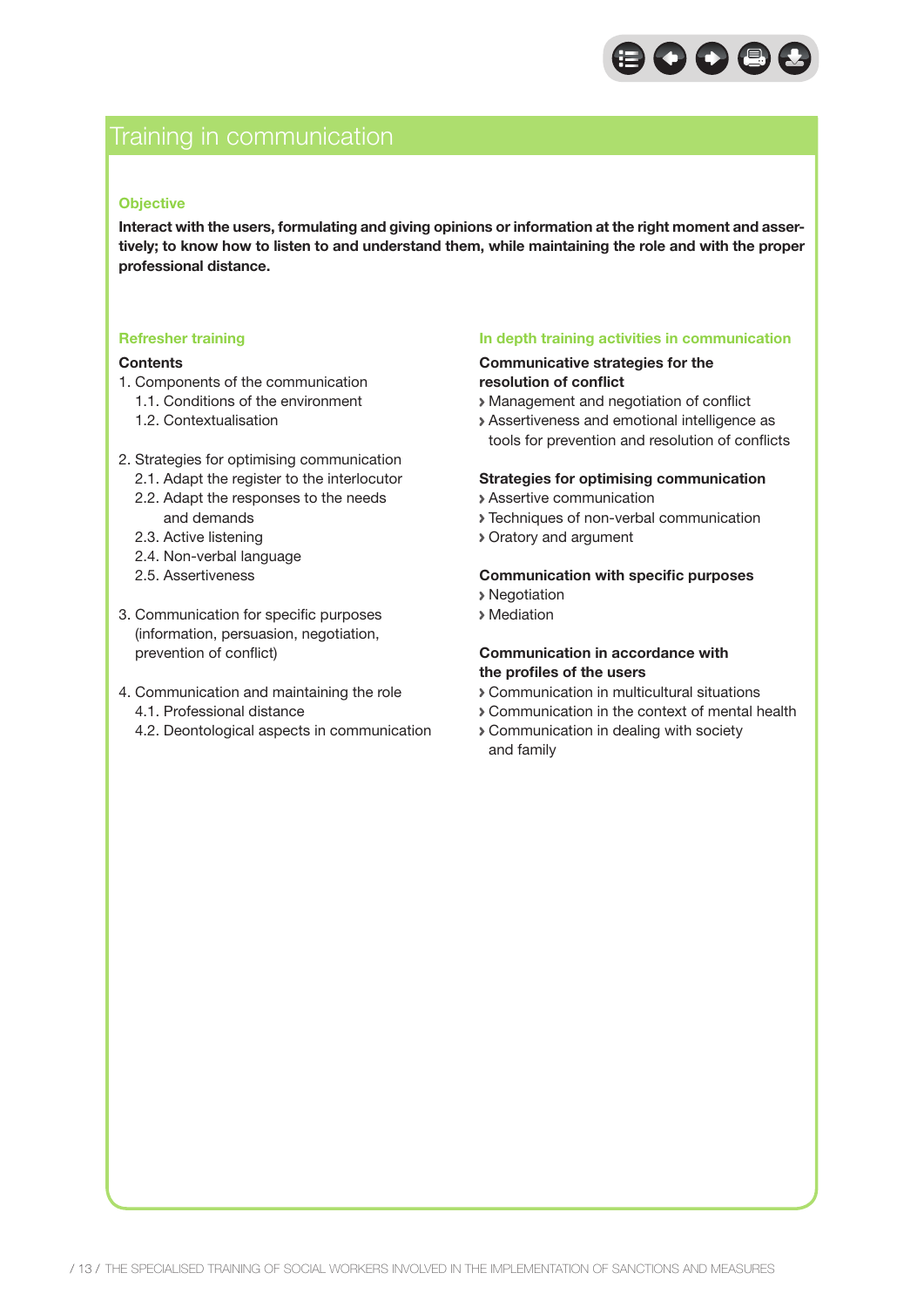



## 3. PREVENTION AND RESOLUTION OF CONFLICT

Intervene in conflict, responding with coherence and firmness, persuading and making others change behaviour or attitude through professional interaction.

- Looking for and keeping up to date important information about the users and the context in order to identify signs of risk.
- Identifying elements for predicting a crisis, making use of different techniques and instruments.
- Identifying the urgency and seriousness of a conflict.
- Appraising the possible advantages and disadvantages of alternative solutions to a problem.
- Giving priority to a crisis over other tasks.
- **>** Isolating the incident.
- Maintaining emotional self-control by avoiding impulsiveness and adopting a tranquil attitude.
- Using communicative resources for the prevention/solution of the conflict.
- Listening to and respecting the position of the interlocutor and integrating it into one's own discourse.
- Putting oneself in the place of the other and anticipating his or her needs and interests.
- Looking for and explaining, among one's own arguments, advantages that will benefit the interlocutor. Mentioning the benefits the agreements may bring.
- Giving a proportional response to the conflict.
- Preventing and/or resolving conflicts using the institutional instruments (disciplinary procedure and security protocols), when necessary.
- Reporting on the situation to the managers of the centre or service.
- Calling for the support of other colleagues if necessary.
- Referring crises that go beyond one's own sphere of action to other units or institutions, being aware and making use of their protocols.
- Taking decisions quickly and confidently to avoid the escalation of the conflict.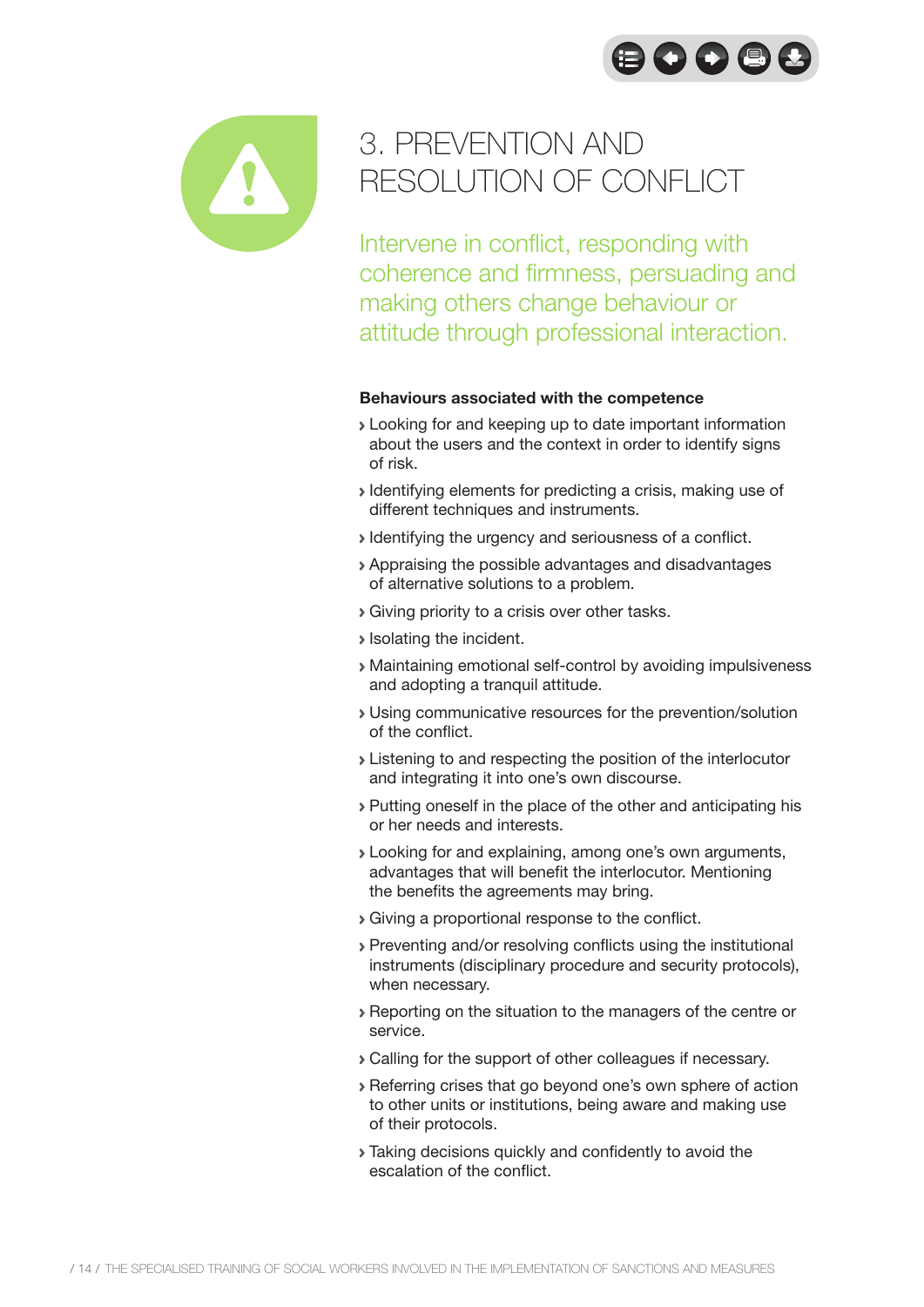

### Training in prevention and resolution of conflict

#### **Objective**

**Intervene in conflict, responding with coherence and firmness, persuading and making others change behaviour or attitude through professional interaction.**

#### **Refresher training**

#### **Contents**

- 1. Strategies for the prevention of conflict
	- 1.1. Observation of indicators
	- 1.2. Collection and management of information
	- 1.3. Communicative strategies
	- 1.4. Identification techniques for predicting risk
- 2. Strategies for the resolution of conflict
	- 2.1. Communicative resources
	- 2.2. Actions to control the situation (isolation of the incident, speed of action, self-protection criteria, restoration of normality...)
	- 2.3. Key points of the negotiation: stages, tactics
	- 2.4. Mediation
- 3. Disciplinary procedure and institutional security protocols
	- 3.1. Disciplinary procedure, infractions and sanctions
	- 3.2. Security protocols

#### **In depth training activities in prevention and resolution of conflict**

- Management of conflict
- Assertiveness and emotional intelligence as tools for the resolution of conflict
- Prevention of incidents
- Communicative skills for the resolution of conflict
- Mediation techniques for the resolution of incidents
- Negotiation as strategy for the resolution of conflict
- Conflict in the professional environment
- Tackling conflict within the family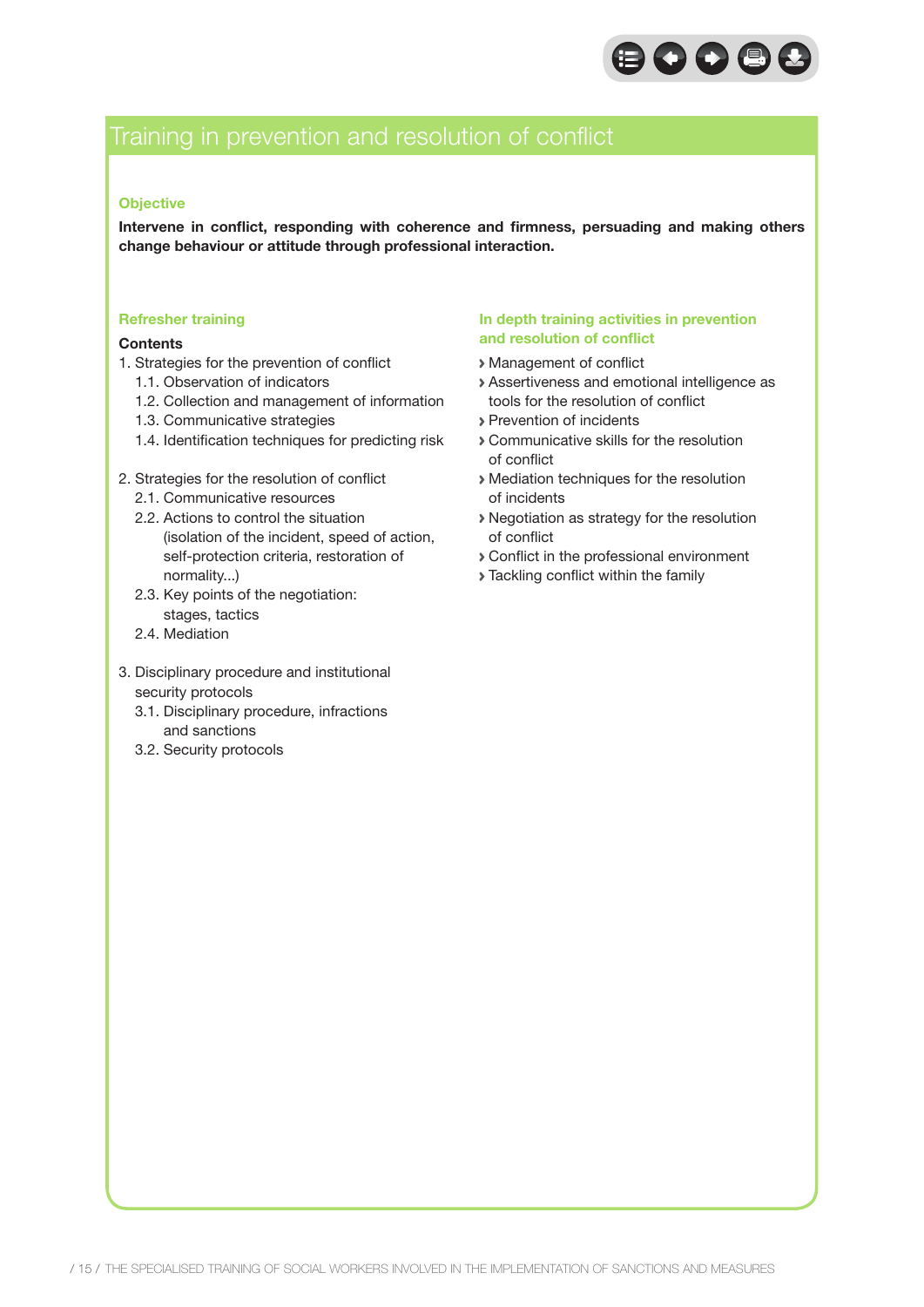$\bigoplus$  0086



## 4. ORGANISATION AND MANAGEMENT OF TIME

Organise the tasks to be performed during the work time in accordance with preset objectives and priorities, while anticipating possible unforeseen situations.

- Establishing priorities and time limits for performing the different professional activities, considering the range of cases to be dealt with and the objectives with each one.
- Spending some time every week planning the agenda in accordance with the priorities established.
- Organising and respecting the individual and group intervention space.
- > Planning the unforeseen events that have a certain predictability.
- Deciding the urgency / priority of the unforeseen events and reorganising the tasks.
- Adjusting the professional timetable according to the needs of the services.
- Establishing important moments of control on the agenda to achieve the partial objectives or the performance of certain tasks.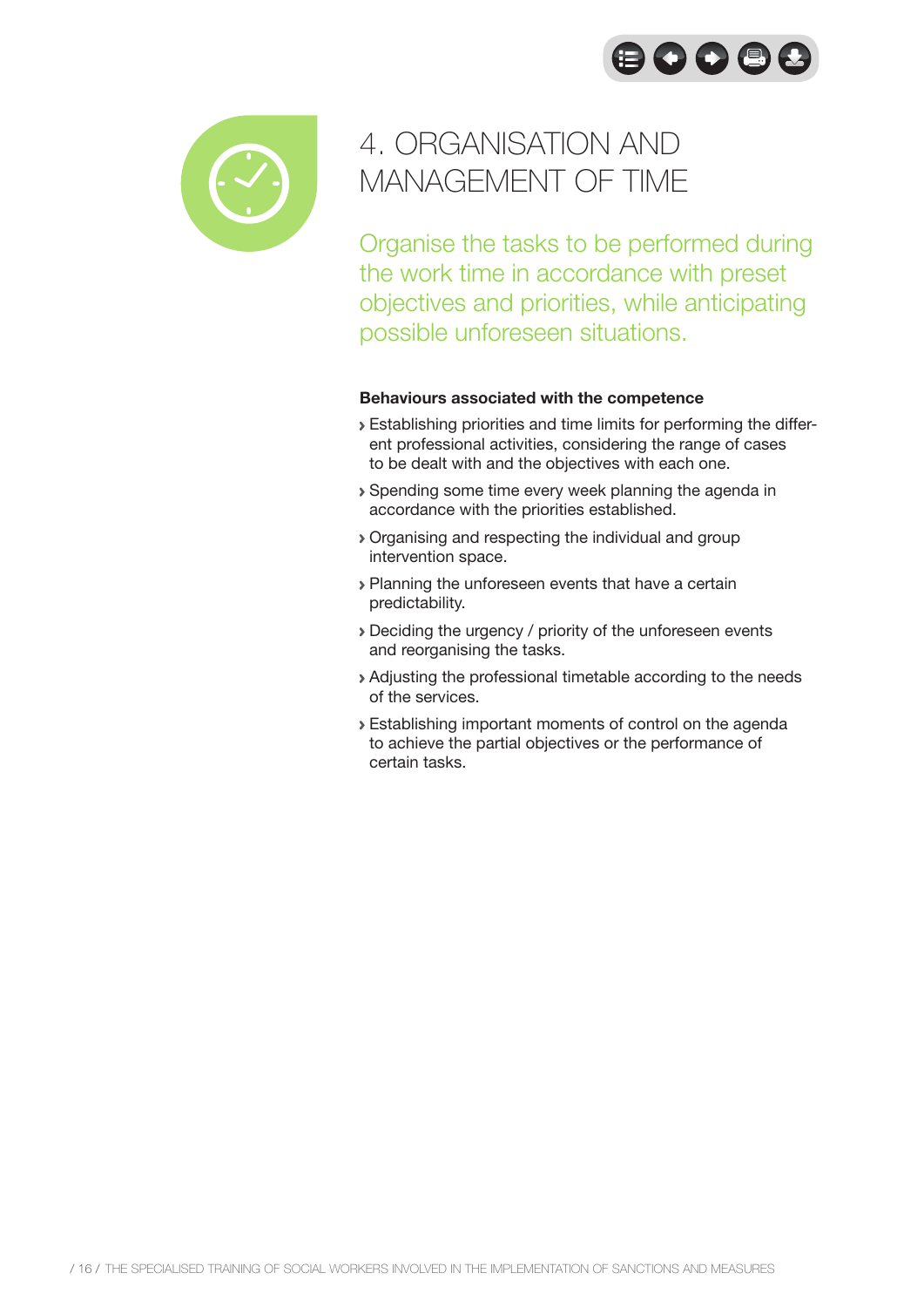

## Training in organisation and management of time

#### **Objective**

**Organise the tasks to be performed during the work time in accordance with preset objectives and priorities, while anticipating possible unforeseen situations.**

#### **Refresher training**

#### **Contents**

- 1. Personal organisation: guidelines and mechanisms used:
	- 1.1. Self-observation of the use of time
	- 1.2. Distorting factors in the management of time
	- 1.3. Relation between time and stress
- 2. Planning and organisation of the activities
	- 2.1. Management of expectations, actions and purposes in a realistic time period
	- 2.2. Definition of objectives and achievement of results
	- 2.3. Tools and instruments for the management and organisation of time
	- 2.4. Assignment of priorities: criteria of urgency and importance
	- 2.5. Predictable unforeseen situations

#### **In depth training activities in organisation and management of time**

- Tools for the management and organisation of time
- Self-observation and organisational analysis workshop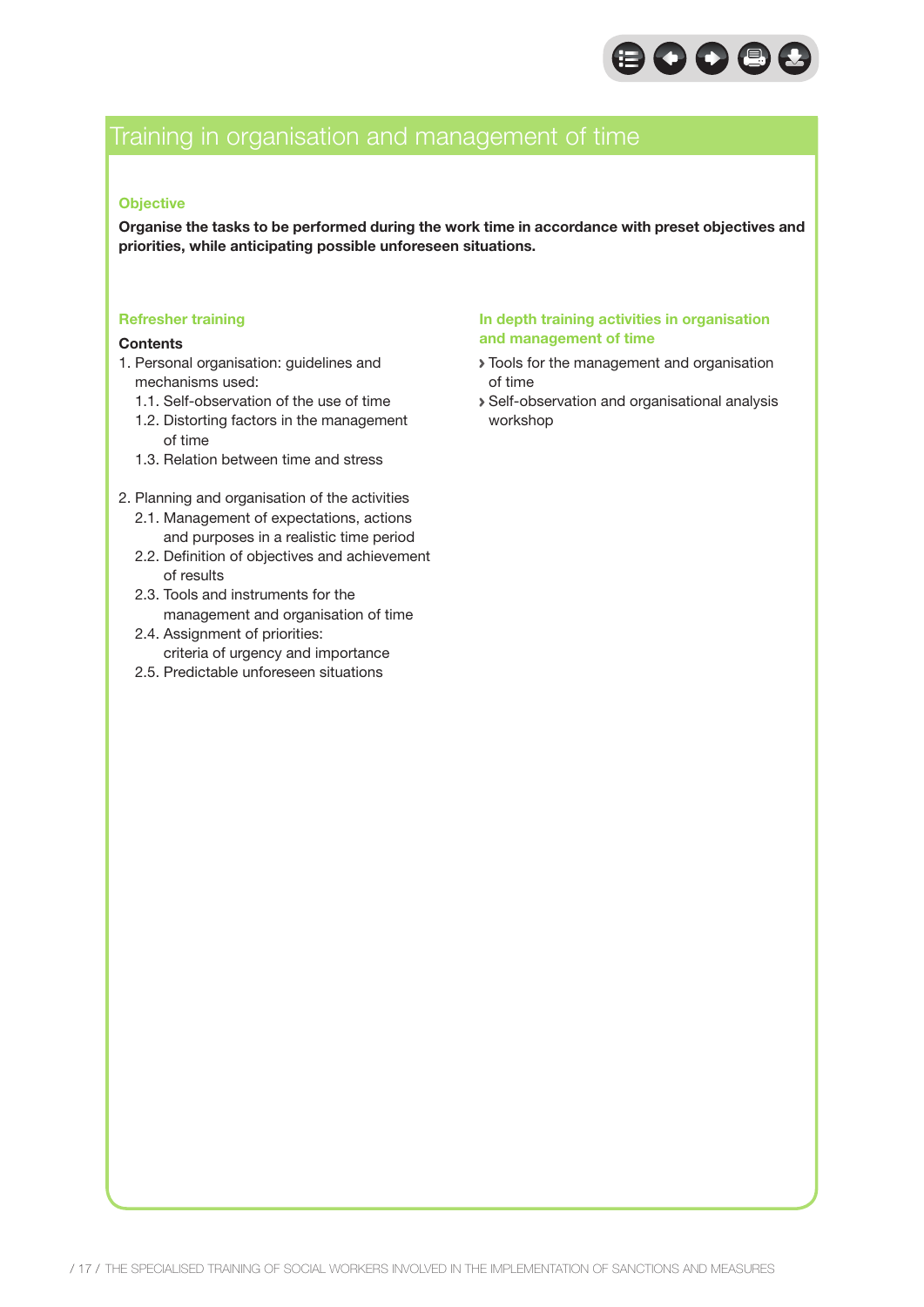$\bigoplus$   $\bigodot$   $\bigoplus$   $\bigoplus$ 



## 5. COORDINATION AND TEAM WORK

Take an active part in the achievement of objectives shared with other professionals.

- Clearly identifying one's own sphere of action and that of the different professionals one is working with.
- Establishing objectives shared with the other professionals and workers jointly and in coordination in order to achieve them.
- Assuming one's own responsibilities. Referring to other professionals any demands or actions that fall to them.
- Sharing and cross-checking the information obtained clearly and flexibly with the other professionals involved in a case.
- Maintaining smooth and assertive communication with the other professionals.
- Passing on to the other professionals any relevant and appropriate information, bearing in mind the confidentiality of the data.
- Reaching agreements in the distribution of tasks with colleagues.
- Taking part in multidisciplinary actions.
- Being respectful with colleagues, with their decisions and actions.
- Preserving the confidentiality of what each of the professionals taking part in team meetings or collegiate bodies has voted or stated.
- Having willingness and initiative to work with other professionals, and to offer support or ask for help.
- **Example 2** Listening to the other members of the team and valuing their contributions. Making proposals and taking decisions that take account of relevant contributions.
- Acting respecting the decisions that are taken in the team.
- Not allowing personal conflicts to interfere in the professional task.
- Reporting on the intervention carried out in a case when passing it on to other professionals and asking for that information when receiving it.
- Looking for suitable spaces for proper coordination. Foreseeing them and specifying them.
- Using the referral and/or information circuits correctly.
- Asking the users for permission to carry out any particular coordination they may require.
- Knowing what information may be given to whom, guaranteeing the privacy principle.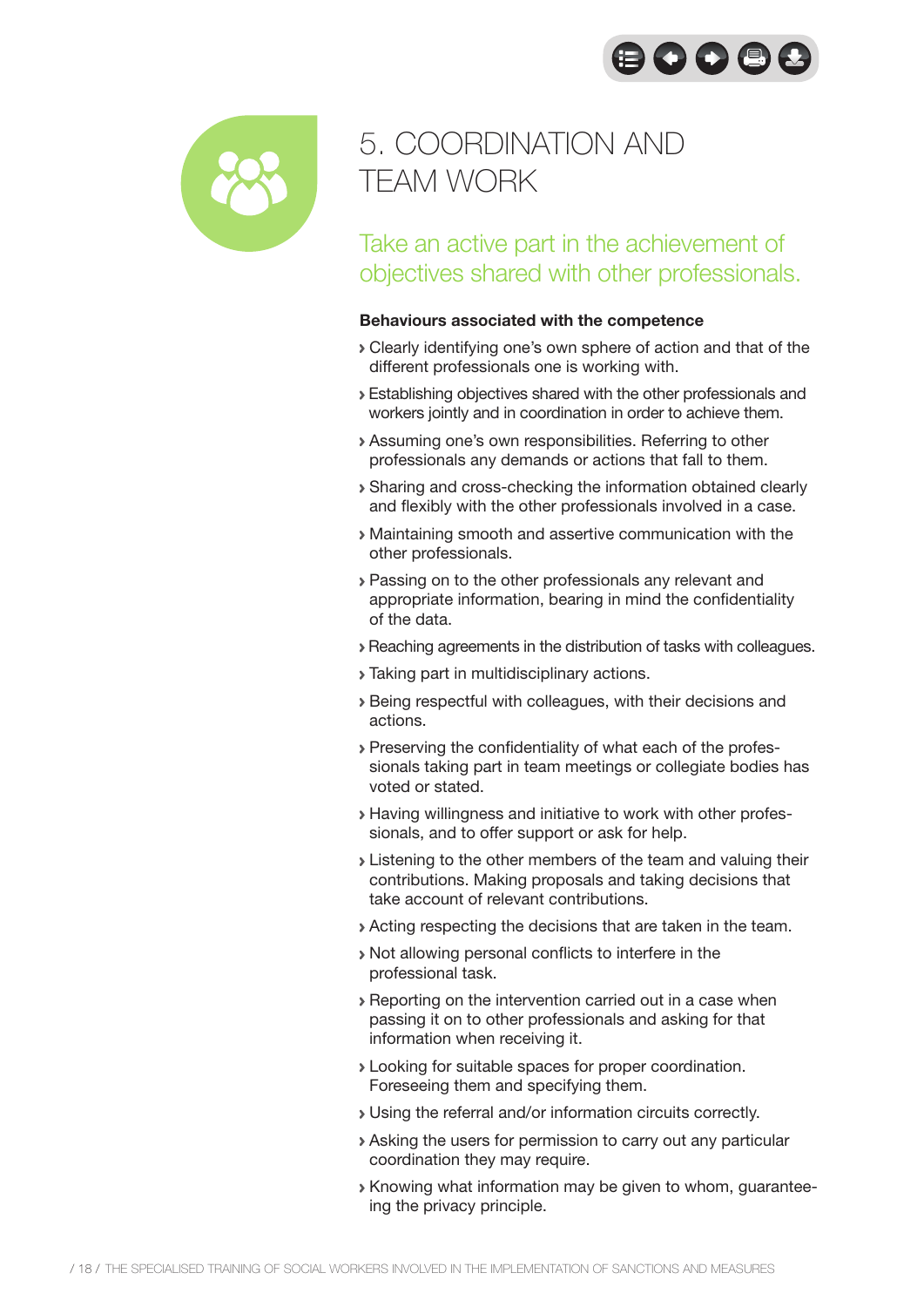

## Training in coordination and team work

#### **Objective**

**Take an active part in the achievement of objectives shared with other professionals.**

#### **Refresher training**

#### **Contents**

- 1. The work team
	- 1.1. Definition of team
	- 1.2. Characteristics of a work team
	- 1.3. Evolution of a work team
	- 1.4. Roles and functions of a team
	- 1.5. The social worker's work teams: the social workers team and the multidisciplinary team
- 2. Team work
	- 2.1. Collaboration and cohesion of the team
	- 2.2. Effective teams: planning and assessment of the task of the team
	- 2.3. Formulation, achievement and appraisals of objectives shared
	- 2.4. Communicative skills
	- 2.5. Common coordination spaces
	- 2.6. Management of information in the team and data protection
	- 2.7. Management of conflict in the team

#### **In depth training activities in coordination and team work**

- Techniques for the management of dysfunctions in the work teams
- Management of the emotions in team work
- Techniques of assertive communication for the cohesion of the team
- Work strategies on multidisciplinary teams
- Emotional intelligence
- How to deal with difficulties on the work team
- Professional roles on the work team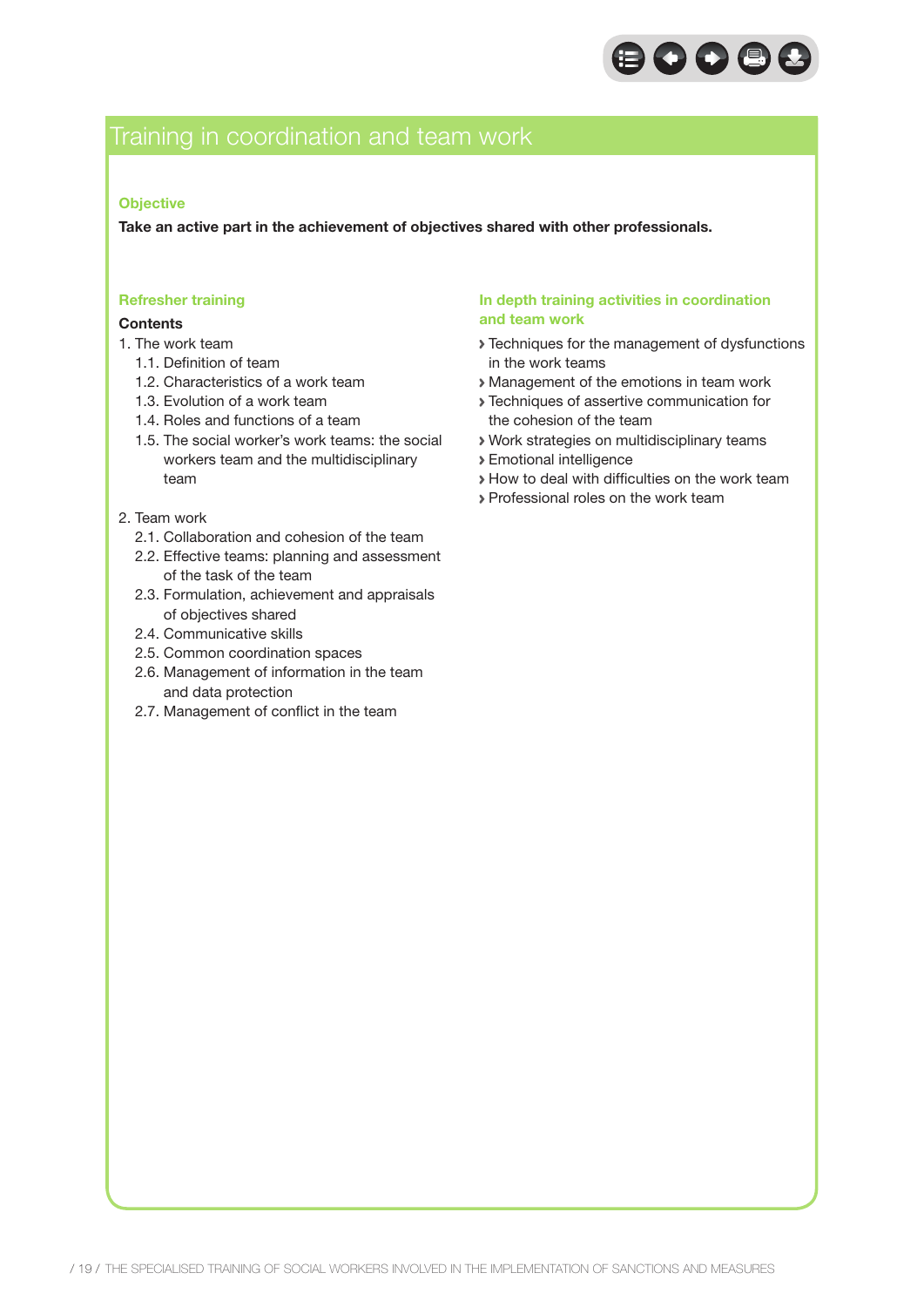



## 6. INITIATIVE AND CREATIVITY

Be proactive in order to resolve effectively the situations those arise in the everyday professional activity and to make proposals for improvement. Think of new and different solutions to problems or situations required by the work place, the organisation or the user in a changing context.

- **Taking decisions at the right moment.**
- Pointing out opportunities for improvement in the professional intervention.
- Responding effectively to unexpected situations.
- Resolving situations without external help.
- Making positive contributions to the improvement of resources and processes.
- Proposing changes in the work processes when they do not produce the expected result.
- Looking for alternatives to situations that may restrict the intervention.
- Acting to create opportunities and to avoid problems.
- Adapting without accommodating, maintaining an active attitude to improvement.
- Attending training activities, reading and using other possibilities for keeping the knowledge and work procedures of the profession up to date.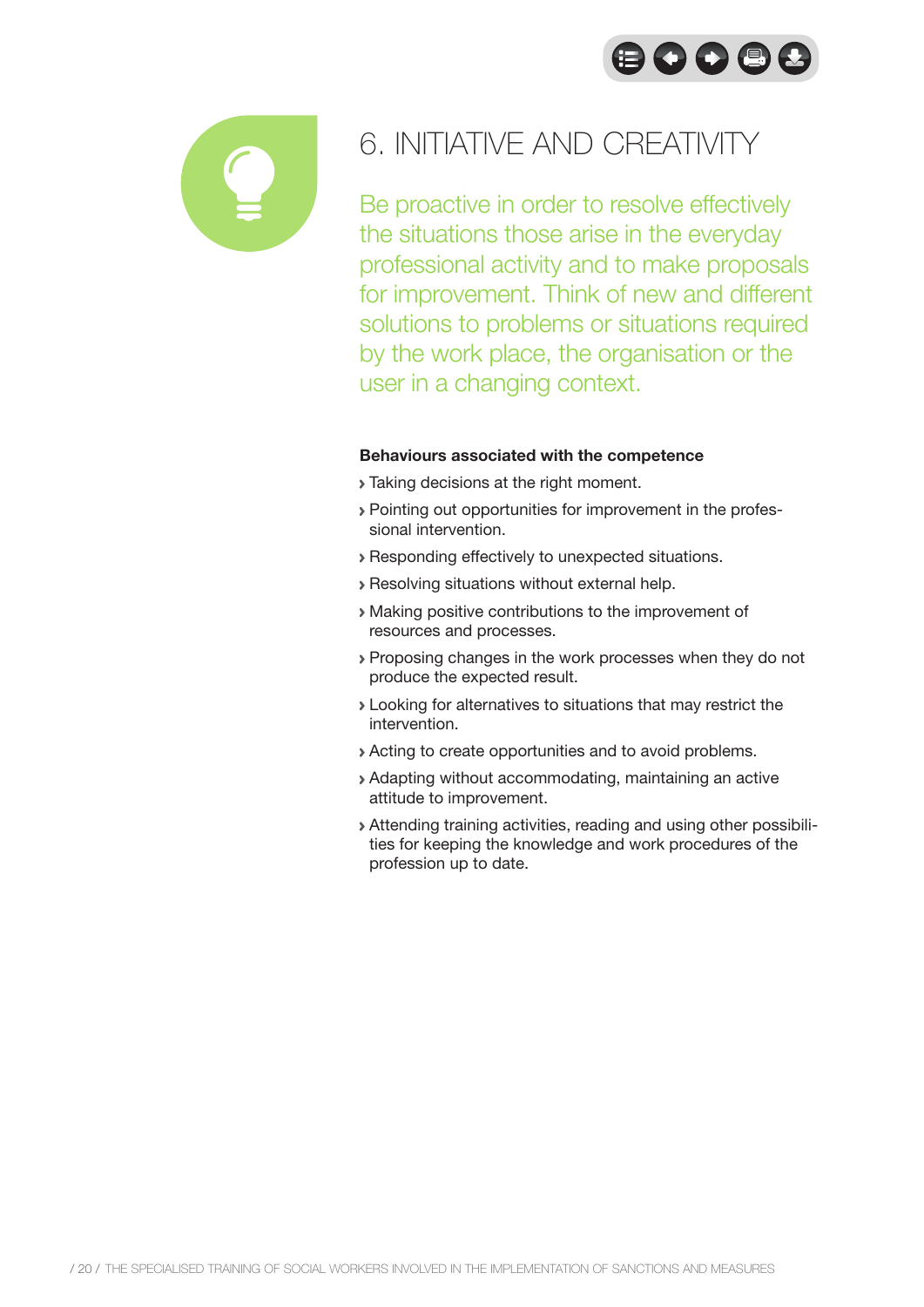

## Training in initiative and creativity

#### **Objectives**

**Be proactive in order to resolve effectively the situations those arise in the everyday professional activity and to make proposals for improvement. Think of new and different solutions to problems or situations required by the work place, the organisation or the user in a changing context.**

#### **Refresher training**

#### **Contents**

- 1. Initiative, proactivity and reactivity
	- 1.1. The constructive critical attitude
	- 1.2. Efficiency and efficacy
	- 1.3. Facing complex situations
	- 1.4. Adaptation to the environment

#### 2. Creativity

- 2.1. Definition and utility of creativity
- 2.2. Obstacles to creativity
- 2.3. Self-diagnosis, resistance and potential
- 2.4. Techniques and instruments that foster creativity

#### **In depth training activities in initiative and creativity**

- Application of creativity in social intervention
- Workshop for the development and practice of tools for initiative
- Professional initiative and motivation
- Creativity and initiative as professional tools
- Techniques for promoting creativity in work teams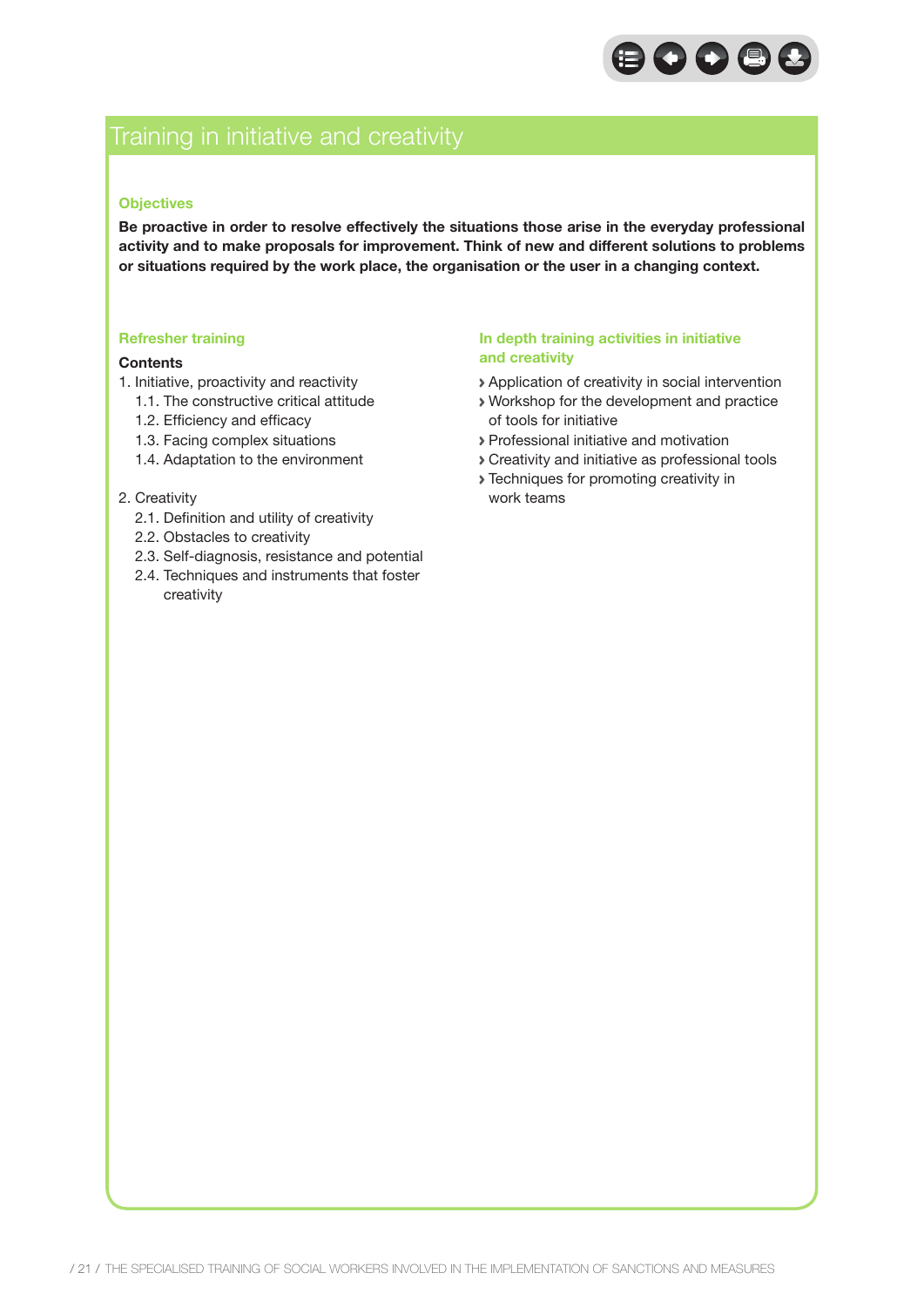



## 7. RESISTANCE TO PRESSURE

Work with efficacy in the face of environmental pressure, hostility or stress generated in the intervention itself or in the relation with the other professionals. Control emotional reactions and behaviour, avoiding impulsive or hasty responses, and resist the frustration that often occurs in complex contexts.

- Planning the professional intervention and adapting it to the real possibilities, assuming the conditions of the environment where the intervention takes place and the professional limits.
- Identifying situations that may cause stress and looking for and using mechanisms for handling it properly.
- Giving priority to problems, analysing them and tackling them consequentially and knowing how to keep them in proportion.
- Keeping an appropriate emotional distance from the user.
- Predicting the user's reaction in difficult situations and preparing strategies to deal with it.
- Reacting calmly to any relapses suffered by the users, seeing them as part of the process of intervention.
- Seeking support from other members of the team or the immediate command in difficult cases.
- Circumscribing conflicts exclusively to the work environment.
- Using techniques and strategies for the control of stress.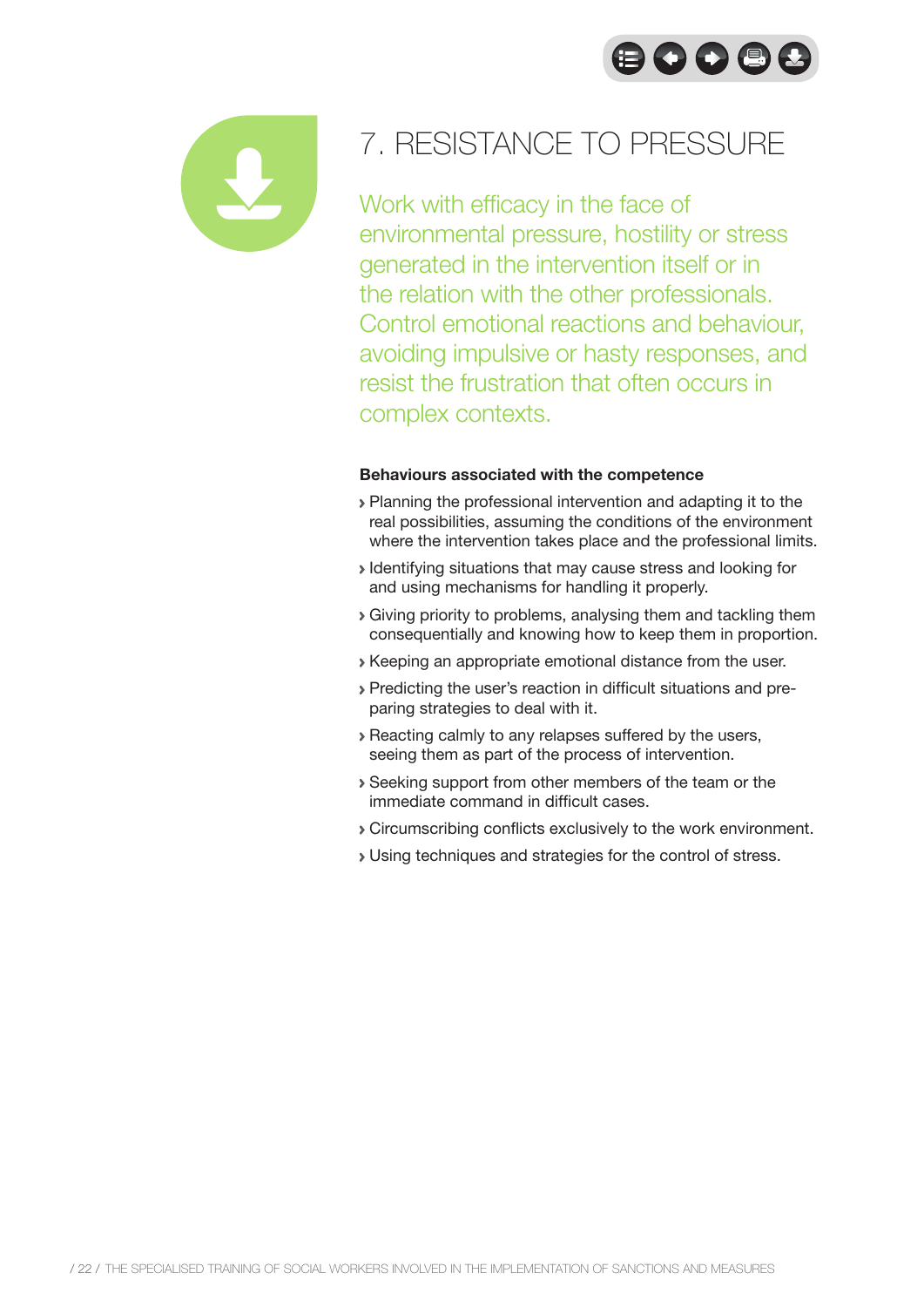

### Training in resistance to pressure

#### **Objectives**

**Work with efficacy in the face of environmental pressure, hostility or stress generated in the intervention itself or in the relation with the other professionals. Control emotional reactions and behaviour, avoiding impulsive or hasty responses and resist the frustration that often occurs in complex contexts.**

#### **Refresher training**

#### **Contents**

- 1. Factors that generate pressure
	- 1.1. The environment and the organisation
	- 1.2. Interaction with users
	- 1.3. Interaction with other professionals
	- 1.4. Individual factors
- 2. Analysis of personal factors for coping with pressure
- 3. Techniques and instruments for the management of pressure

#### **In depth training activities in resistance to pressure**

- > Techniques and strategies of personal management in situations of pressure and stress
- I dentify and minimise the effects of stress
- Professional self-healing
- Techniques of self-control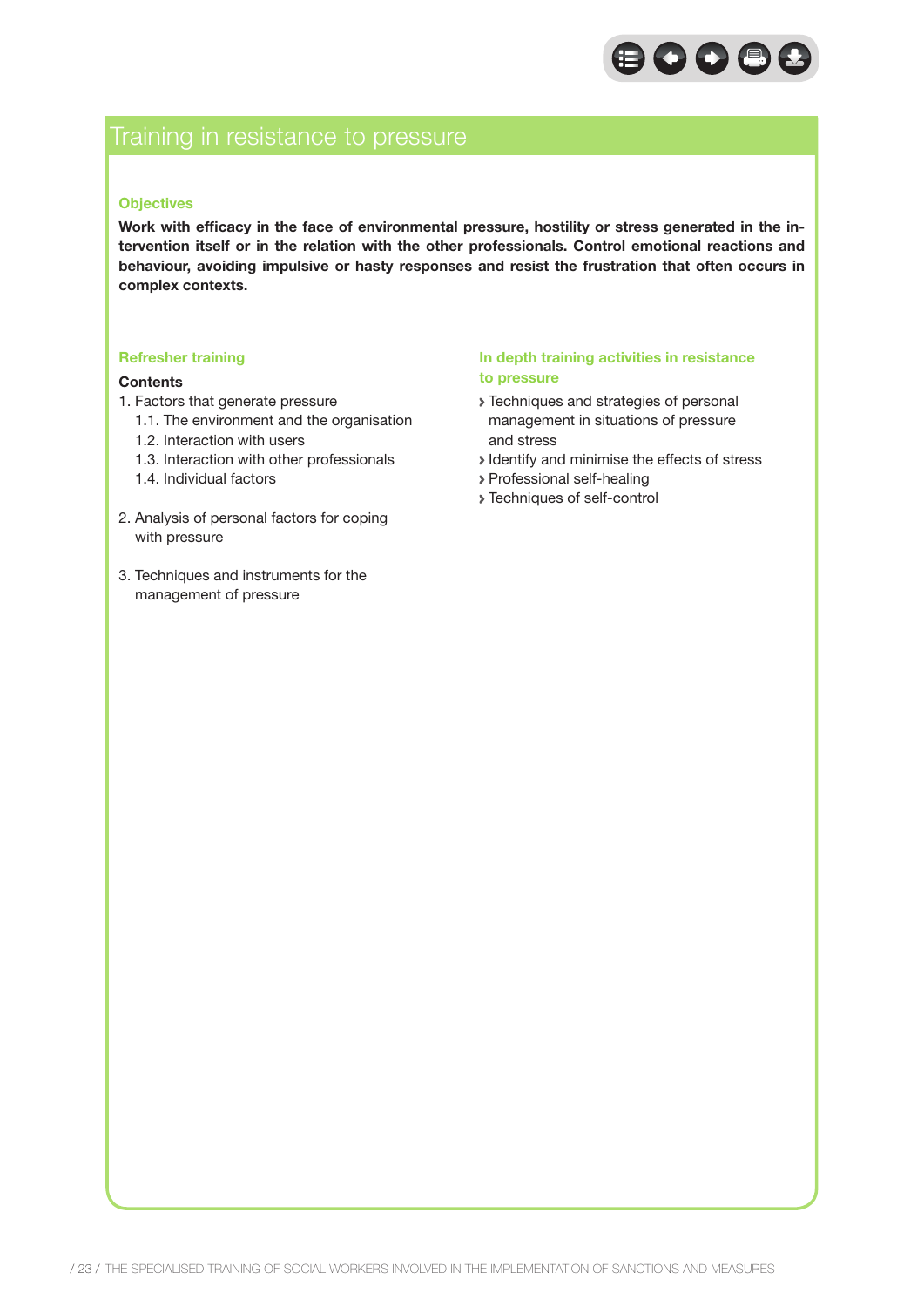80086



## 8. MANAGEMENT OF **INFORMATION**

Obtain information from different sources, discriminate what is relevant in accordance with the objectives established and draw the proper conclusions. Explain and transmit the information clearly and concisely, through speaking and writing.

- **Identifying the purpose of the information** in each case before starting the process of looking for it. According to the purpose, gather the relevant information and order it.
- Obtaining relevant information through different techniques, resources and sources: review of the file, interviews with the users, home visits, coordination with professionals of the network, etc.
- Cross-checking the information.
- Persevering in the search for information and avoiding asking the user for information which is already available and crosschecked.
- Not looking for information that unnecessarily invades the privacy of the person and/ or has nothing to do with the professional sphere or the objective of the action.
- Selecting the information received in accordance with its validity, urgency, importance and connection with the job, and discarding any that is irrelevant, biased or false.
- Preparing and carrying out the interviews properly: arrange the day, time and place, set the objectives and the people to be called, prepare a script and manage the time well.
- Informing the interlocutor of the objective of the search for information.
- Respecting the interlocutor at all times and relating to him, while being aware of the institutional image that is being projected.
- Adapting the communicative register to the interlocutor.
- Avoiding the use of inappropriate labels to classify the users.
- Recording the information and keeping it up to date on the proper supports, and indicating the source of the information and the person who has collected it.
- Being discreet and respectful in the handling of the information, aware of the possible repercussions.
- Coordinating the gathering of information with the other professionals.
- Passing on the information with rigour and objectivity.
- Passing on information which is necessary and suitable for the objectives, and giving an integral vision of the subject without making value judgements.
- Informing with pertinent arguments, with coherence, precision, clarity, organisation and structure in the discourse.
- Preserving the confidentiality of the data and the source according to legal and ethical criteria.
- Stating the sources of information in the reports.
- When passing on or receiving a case, informing or asking for information about the intervention carried out.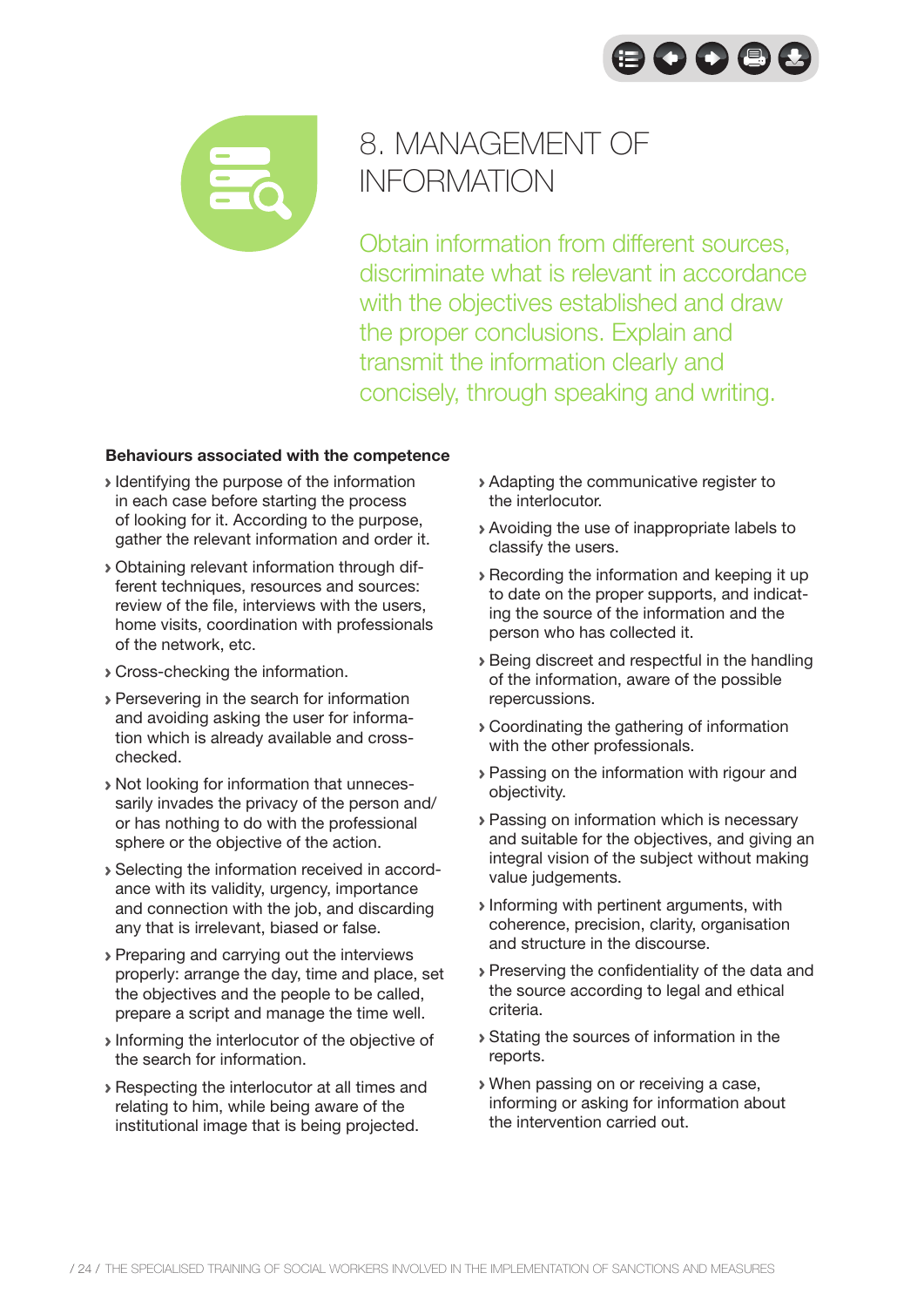

### Training in management of information

#### **Objectives**

**Obtain information from different sources, discriminate what is relevant in accordance with the objectives established and draw the proper conclusions. Explain and transmit the information clearly and concisely, through speaking and writing.**

#### **Refresher training**

#### **Contents**

- 1. The context of the information, destination and purpose
- 2. Data protection
	- 2.1. Basic questions
	- 2.2. Limits of the coordination and transmission of the information
	- 2.3. Impact of the new technologies
- 3. Techniques of gathering information
	- 3.1. The interview with the subject and with the immediate social environment
	- 3.2. Other sources of information: reports, files, questionnaires, etc.
	- 3.3. Coordination with other agents
	- 3.4. Obtaining information through informal spaces/systems
- 4. Writing up the information
	- 4.1. Basic rules for the drafting of documents (objective, receiver, information to be supplied, order of the information, review of the content, etc.)
	- 4.2. Technological resources and models of documents linked to the service
- 5. Techniques of oral expression in formal contexts
	- 5.1. Identification of the communicative context
	- 5.2. Structure of the information in the discourse
	- 5.3. Paralinguistic resources: voice, intonation, rhythm, etc.
	- 5.4. Non-verbal communication

#### **In depth training activities in management of information**

- Workshop for writing documents
- Institutional computer systems and the management of information
- Workshop in speaking techniques
- Speaking in public
- Communication by telephone
- Oral information in legal contexts
- Practical methodology in the drafting of reports
- Linguistic criteria and terminology in the legal field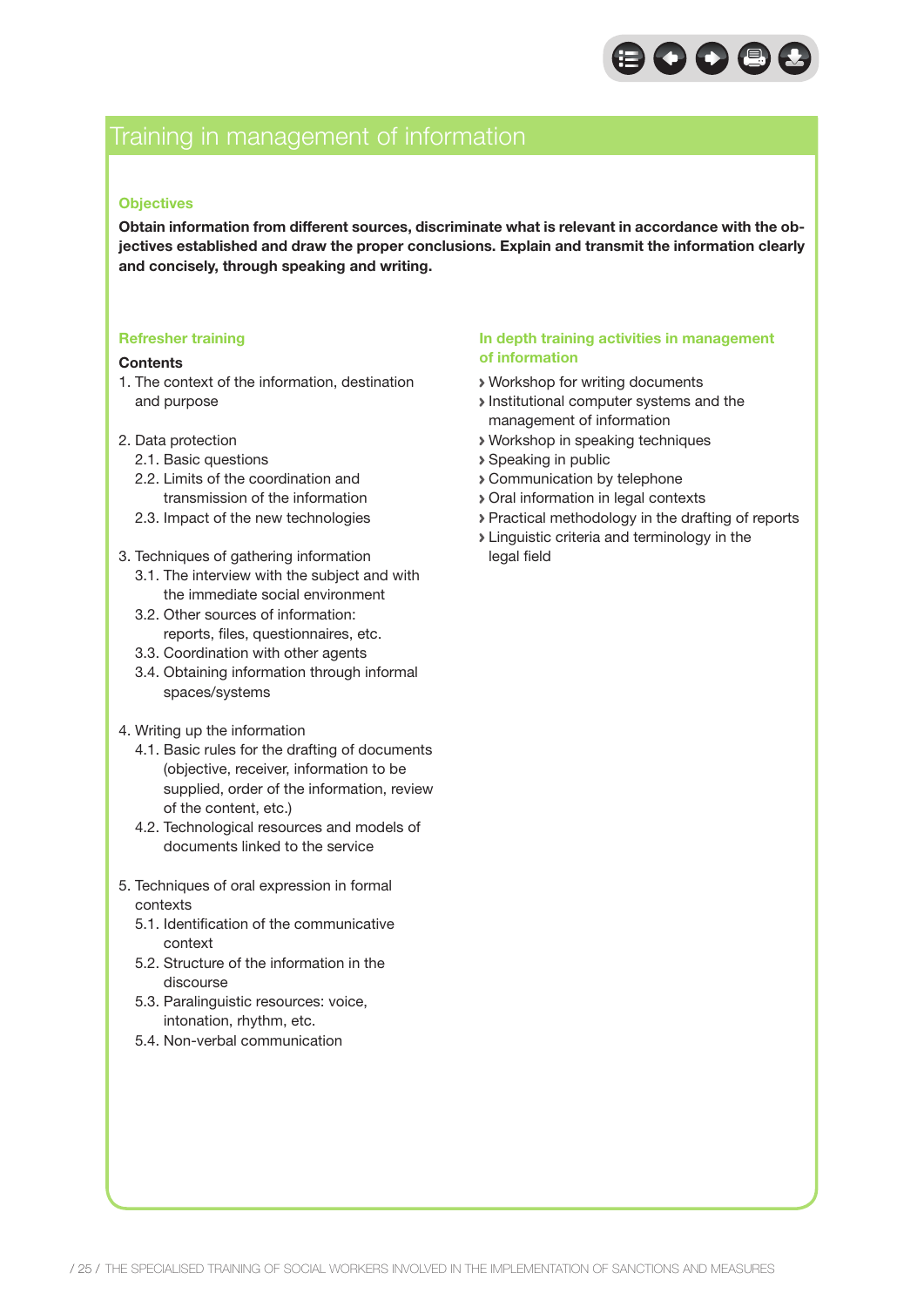$\bigoplus$   $\bigodot$   $\bigoplus$   $\bigoplus$ 



## 9. NETWORKING

Search and use the network of social resources that may be useful for achieving the objectives set with the users.

- Looking for information about the users from the services that have dealt with them previously and which may have relevant information.
- Looking for or identifying social resources for determining the requirements and possibilities they offer.
- Visiting the social resources to meet the professionals and their specific services at first hand.
- Drafting and updating one's own agenda of resources and contact persons, according to the geographical area where the work is done and the most frequent characteristics and needs of the users.
- Establishing common lines of action, negotiating and reaching cooperation agreements with professionals from other organisms and services.
- Proposing the creation of permanent mechanisms for cooperation with the other services and organisms.
- Nurturing relations with the social resources (doing referrals properly, being serious about the agreements reached, reporting on the evolution of the cases one has dealt with, responding when necessary, etc.).
- Sharing relevant and appropriate information with other professionals, bearing in mind the confidentiality of certain data.
- Recognising one's own professional space and respecting the professional space of others.
- Respecting the sphere of action of each service or resource.
- Referring the users and/or their families to the social resources, entry into work or training which is suitable for their needs.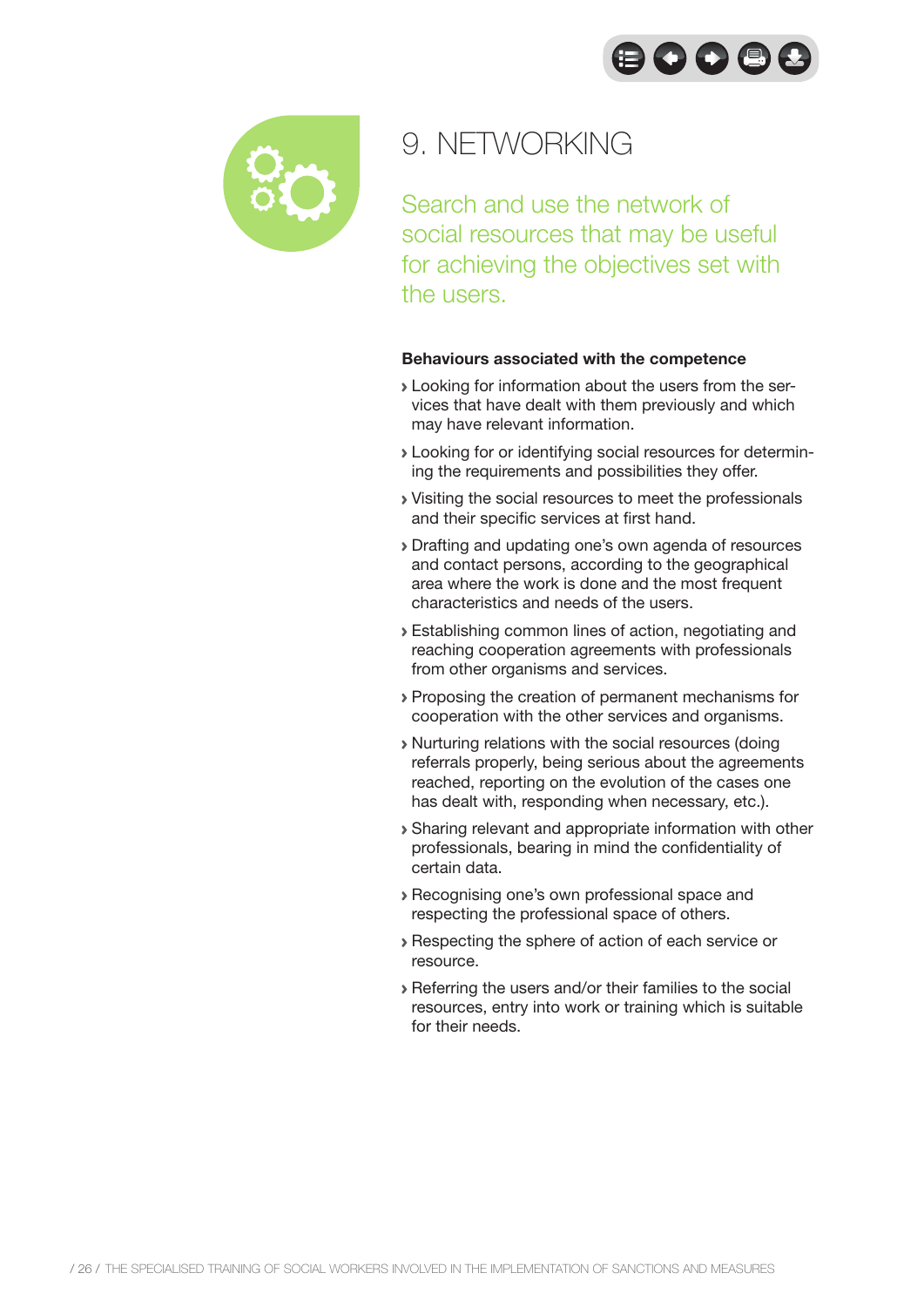

## Training in networking

#### **Objective**

**Search and use the network of social resources that may be useful for achieving the objectives set with the users.**

#### **Refresher training**

#### **Contents**

- 1. Characteristics and potential of the community work
- 2. The participation of external services in the work plan
	- 2.1. Definition of the specific spheres of intervention
	- 2.2. Commitments which can be met by the external services
- 3. Key elements in the referral of cases
	- 3.1. Commitments: the receiving institution, the home institution and the users
	- 3.2. Return of results
	- 3.3. Notification of relevant changes during the process
- 4. Coordination with external professionals
	- 4.1. Objectives of the coordination
	- 4.2. Information and confidentiality
	- 4.3. Monitoring mechanisms
	- 4.4. Close of the coordination
- 5. Using and passing on the information in the service itself
	- 5.1. Confidentiality of the information obtained
	- 5.2. Strict use of the information required for the case
- 6. Resources portfolio
	- 6.1. Basic intervention resources
	- 6.2. Specialised resources
	- 6.3. Third sector resources

#### **In depth training activities in networking**

- Visits to resources
- The basic social services portfolio
- Resources of the social and health network
- Data protection in networking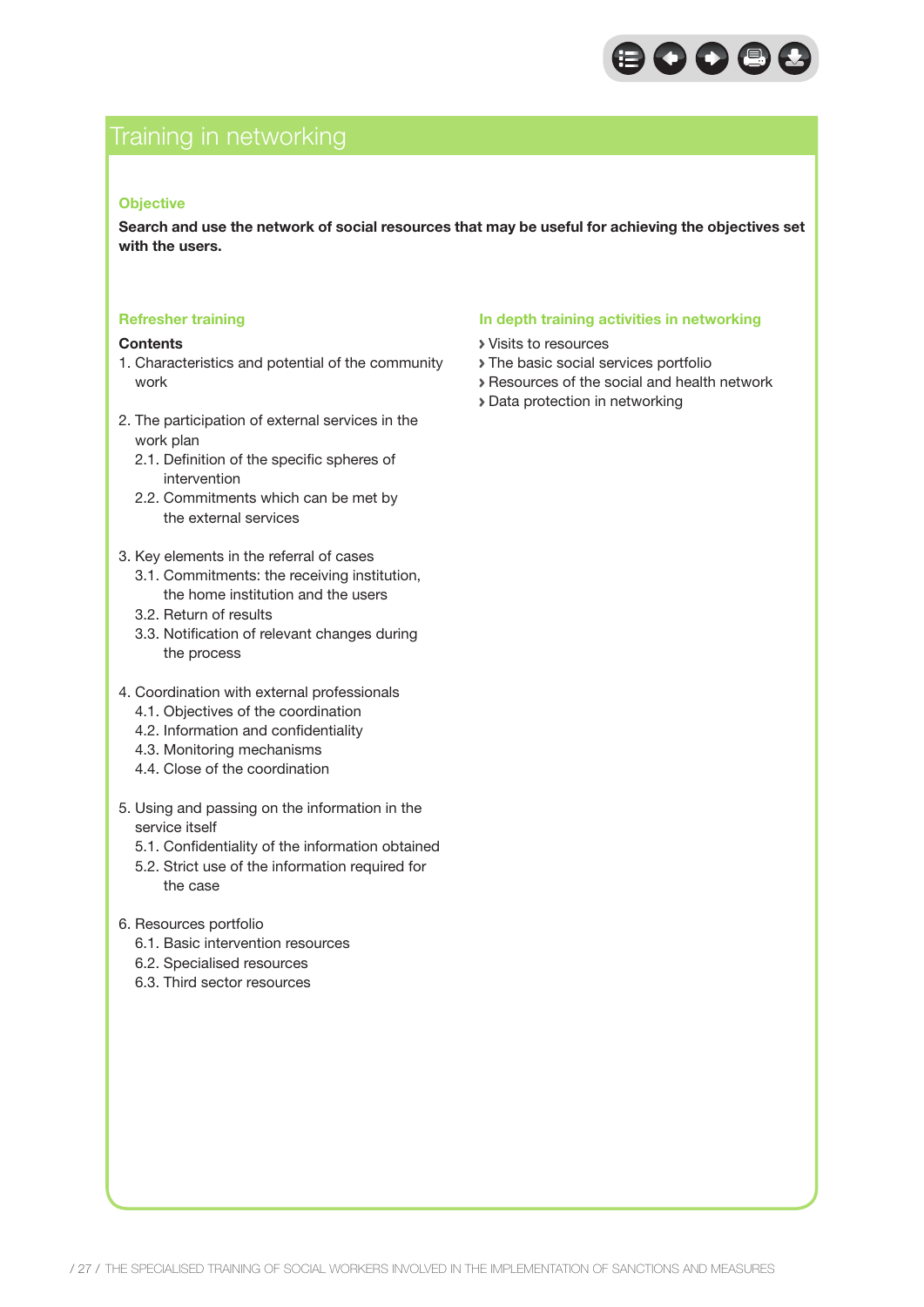

# **Training** activities by fields of work

/ 28 / The specialised training of social workers involved in the implementation of sanctions and measures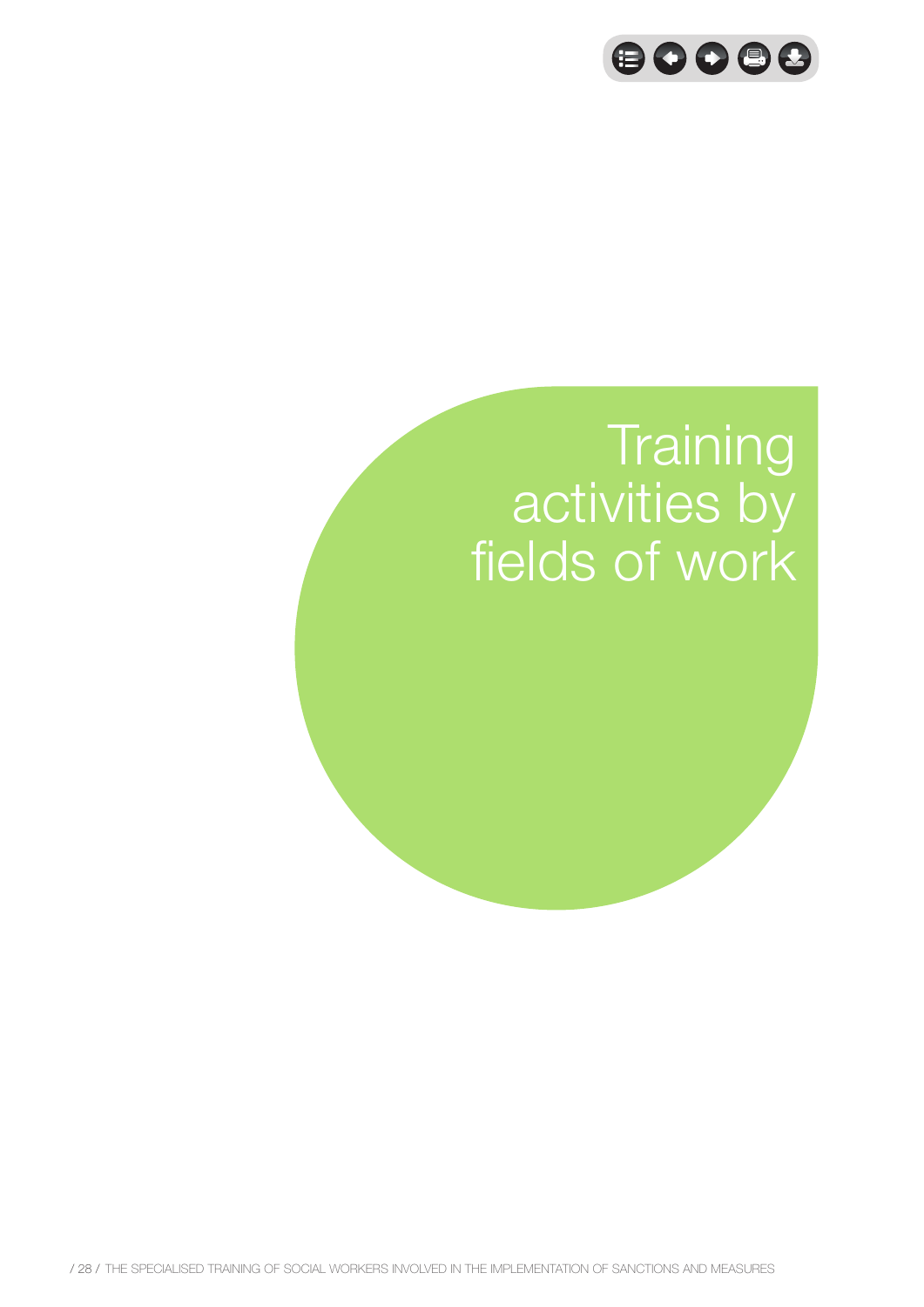80086



## 10. PLANNING THE SOCIAL INTERVENTION

Design, monitor and assess social intervention plans with the users and their social and family environment, making use of instruments and techniques of the profession.

- Collecting and analysing the users' demands, needs and possibilities for improvement, while identifying the priority intervention areas.
- Giving priority to the users deficiencies, needs and capacities and the social and family environment, and appraising his or her specific capacity for response.
- Defining and recording clear, attainable objectives, adapted to the needs detected, the personal and social and family characteristics of the users, and the possibilities and limits of the framework of intervention. Identifying indicators for assessing those objectives.
- Foreseeing all the effects of the different professional actions before carrying them out, and deciding the most suitable alternative.
- Timing the progress of actions realistically and taking account of the length of the measure or sentence.
- Carrying out the pertinent actions at all times, according to the process of each user and his or her environment.
- Involving the users in their respective processes and clearly informing them of the consequences of the fulfilment or breach of the commitments acquired.
- Coordinating with the other professionals involved in the intervention.
- Reviewing the established work plan and the commitments acquired with the users periodically, adapting the objectives and actions in accordance with any changes that might have occurred.
- Assessing the results of the intervention and the objectives attained, also bearing in mind the appraisal made by the user.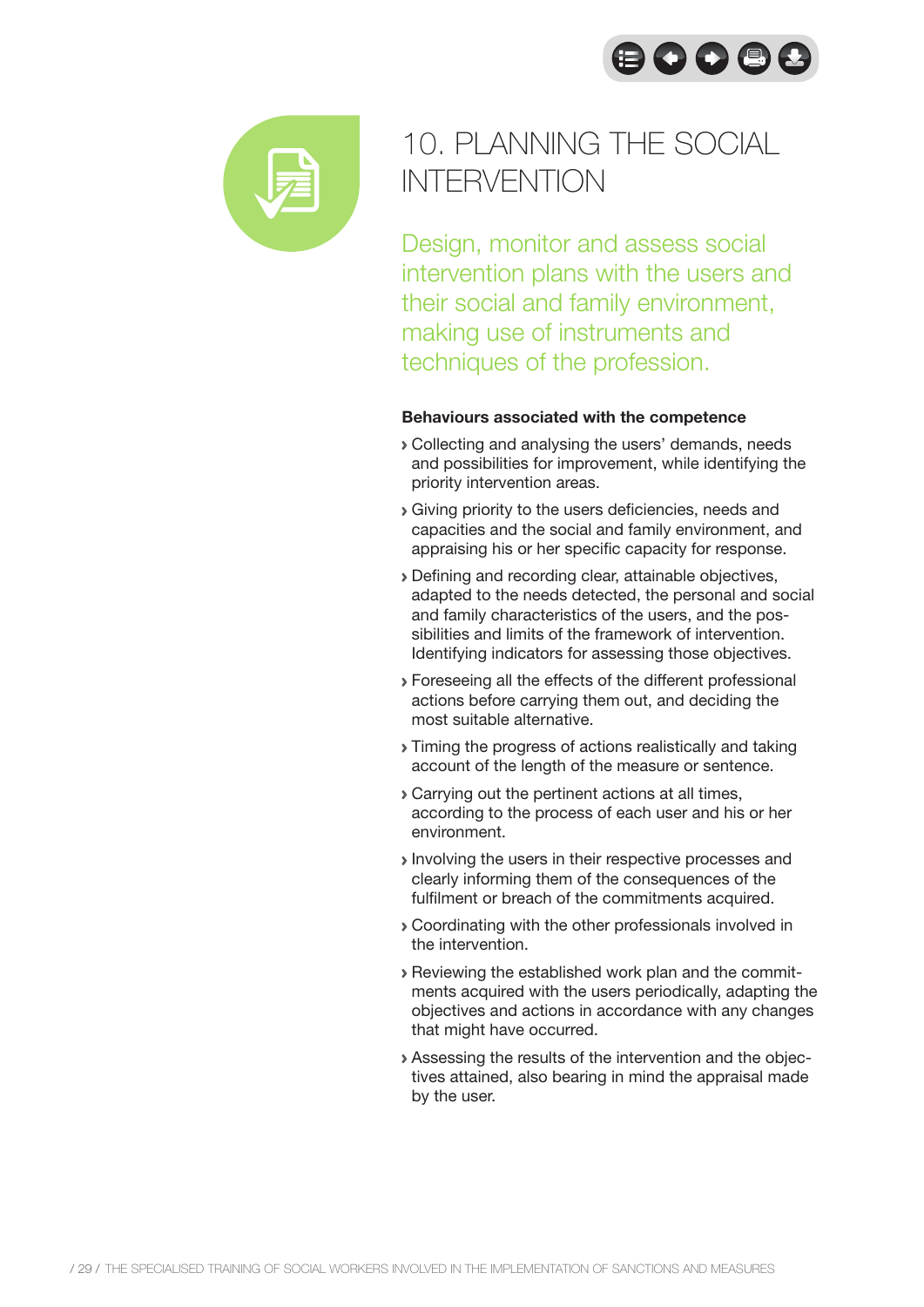

### Training in planning the social intervention Assessment of needs and drafting of an intervention plan

#### **Objective**

**Assess the needs of individual victim servicess and design the intervention plan.**

#### **Refresher training**

#### **Contents**

- 1. Limits and possibilities of the intervention
	- 1.1 The legal framework and internal regulations (intervention protocols)
	- 1.2 The organisational context and the functions of the teams caring for the victim
	- 1.3 Institutional coordination: public prosecutor's office, courts, alternative penal measures, technical penal advice team, prisons, government offices, etc.
	- 1.4 Social and psychological support resources network
- 2. Analysis of the needs of the victim
	- 2.1. Detection of personal, social, psychological, economic, legal needs. Distance between the demand and the real needs
	- 2.2. Detection of the risk to life (new aggressions)
	- 2.3. Other situations that require emergency interventions
- 3. The drafting of intervention plans
	- 3.1. The involvement of the user in the specification of the intervention plan. Willfulness as a framework of intervention.
	- 3.2. Drafting of objectives adapted to the needs and possibilities of social, psychological and judicial intervention
	- 3.3. The agreements with the victim: a dynamic process
	- 3.4. Specification and timing of individual actions and strategies. Assessment indicators
	- 3.5. Institutional tools at the service of the planning. Specific data base

#### **In depth training activities in assessment of needs and drafting of an intervention plan**

- Methodology of the planning
- Double victimisation
- Emotional management and self-healing
- Assessment of needs in victims with psychic disability
- Assessment of needs in child victims
- Gender perspective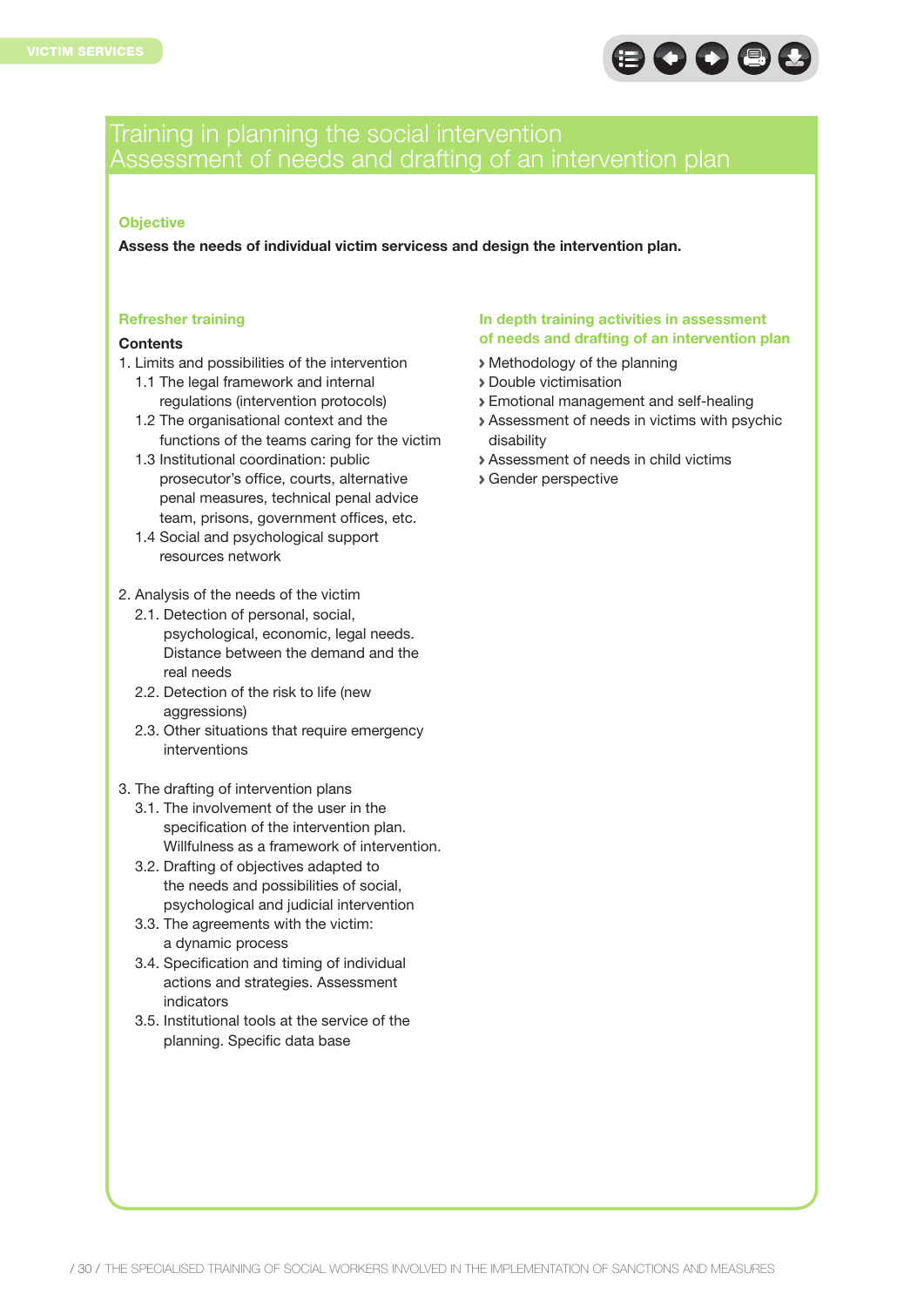

### Training in planning the social intervention I. Assessment of social needs

#### **Objectives**

**Detect the users' individual needs. Share and cross-check the information obtained with the professionals connected with the case. Use the institutional assessment instruments properly**

#### **Refresher training**

#### **Contents**

- 1. The structured assessment of risk
	- 1.1. Risk-need-responsiveness model
	- 1.2. Methodological aspects
	- 1.3. Multidisciplinary assessment procedure: the role of the social worker
	- 1.4. Institutional structured appraisal instruments: RisCanvi, SAVRY
	- 1.5. Obtaining data from computer applications: JOVO, SIPC
- 2. The semistructured interview
	- 2.1. Characteristics
	- 2.2. Different interview situations
	- 2.3. Sources of information
	- 2.4. Variables that intervene in the interview
	- 2.5. Verbal and non-verbal aspects
	- 2.6. Techniques for fostering communication
- 3. Assessment of the needs of individuals and the social environment
	- 3.1. Appraisal of the family, educational, health and economic spheres
	- 3.2. Identification of emergency situations
	- 3.3. Detection of needs in coordination with the social services

#### **In depth training activities in assessment of social needs**

- Social assessment and diagnosis
- Semistructured interview workshop
- The SAVRY computer application: use and possibilities
- The RisCanvi computer application: use and possibilities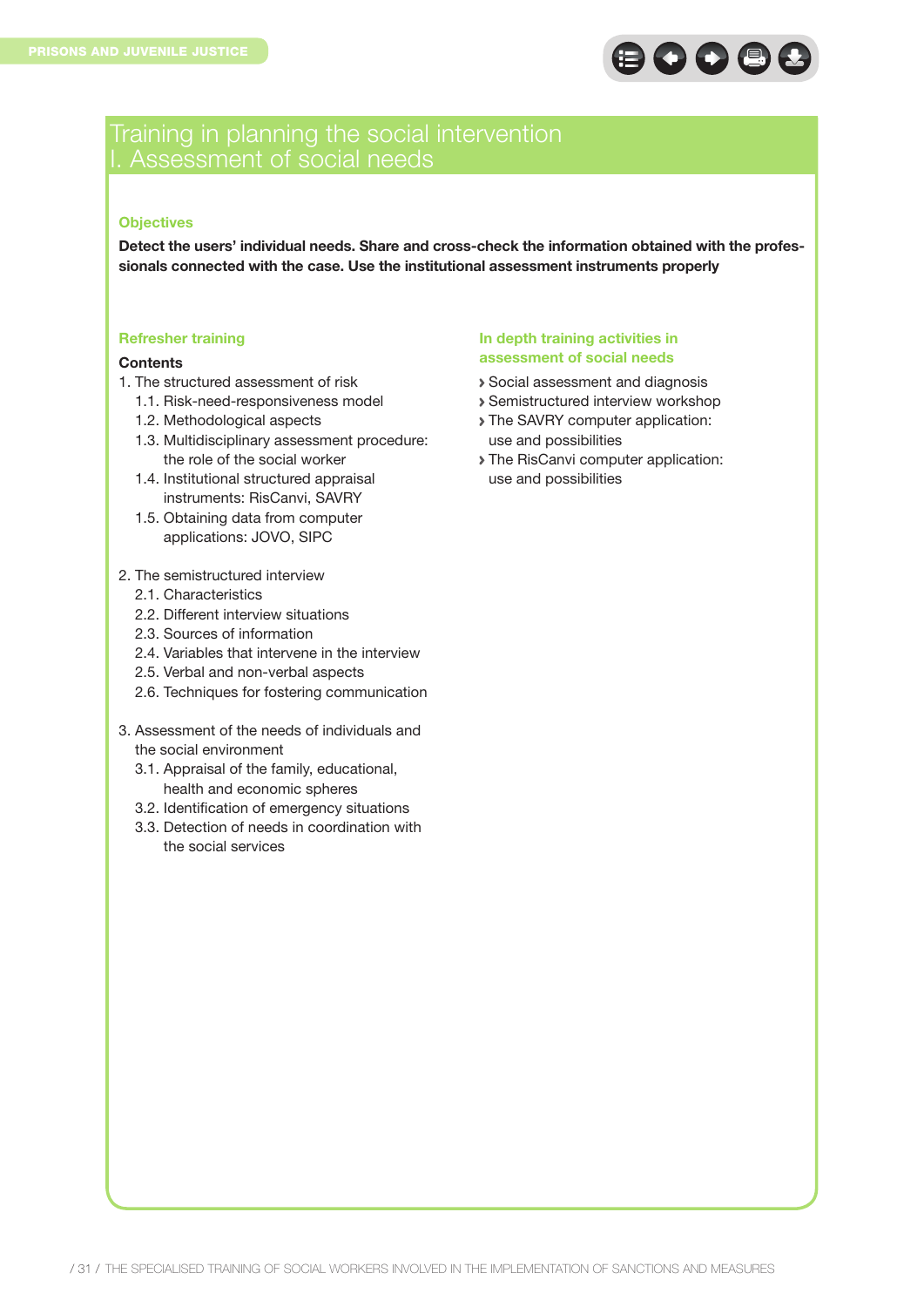

### Training in planning the social intervention II. Design and planning social intervention programmes

#### **Objective**

**Design, develop and assess intervention programmes with the users, making use of instruments and techniques of the profession.**

#### **Refresher training**

#### **Contents**

- 1. Why do we have to plan?
	- 1.1. Characteristics of a good planning process
	- 1.2. Identification of the main difficulties
- 2. The global context of the planning
	- 2.1. Potential of the users
	- 2.2. Characteristics of the social and family environment
	- 2.3. Responsibilities and possibilities of the service itself
	- 2.4. Cooperation with external resources
- 3. The planning of social intervention programmes
	- 3.1. Individual intervention plans
	- 3.2. Objectives, contents, methodology and timing
	- 3.3. The involvement of the users
	- 3.4. Work on the multidisciplinary team and the validation procedure
	- 3.5. In-house resources and external resources
	- 3.6. Assessment indicators
	- 3.7. Assessment of the process and results.
	- 3.8. Return to the people concerned

#### **In depth training activities in design and planning social intervention programmes**

- Social intervention planning workshop
- Resources of the intervention network
- Design of the individual treatment programme and curricular itineraries
- Design of plans for intervention with juveniles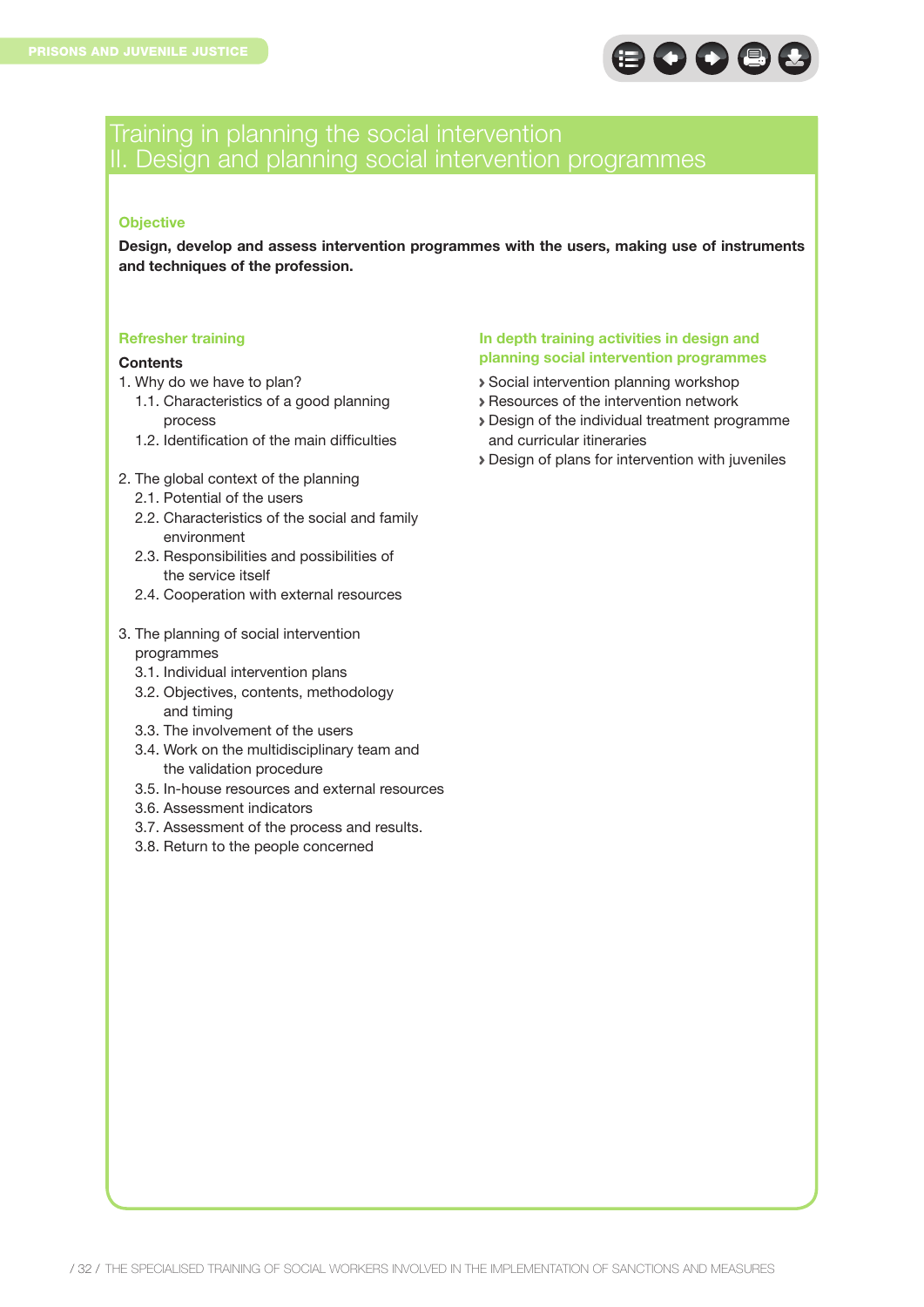

### Training in planning the social intervention Social assessment in the penal process

#### **Objective**

**Assess the people involved in penal processes and design the optimal methodology for intervention with the users.**

#### **Refresher training**

#### **Contents**

- 1. Limits and possibilities of the intervention
	- 1.1 The legal framework and internal regulations (intervention protocols)
	- 1.2 The functioning of the legal bodies
	- 1.3 Institutional coordination: public prosecutor's office, courts, prisons, victim care teams, alternative penal measures, basic social services, health resources, educational centres and the Child and Adolescent Care Department
	- 1.4 Social and health resources portfolio

#### 2. Planning of the expert assessment

- 2.1. Operational definition of the judicial assignment
- 2.2. Formulation of diagnostic hypotheses about the case
- 2.3. Specification and terms of the actions, citations and coordination
- 2.4. Specific computer applications for the planning

#### 3. Forensic social assessment

- 3.1. Techniques of social interview
- 3.2. Indicators for social assessment: maltreatment, children at risk, gender violence, drug addiction, etc.
- 3.3. Credibility of victims and witnesses

#### **In depth training activities in social assessment in the penal process**

- Updating in interview models
- Assessment and social diagnosis
- Updating in sexual violence
- Updating in domestic and gender violence
- Updating in drug addiction
- Profiles in criminal investigation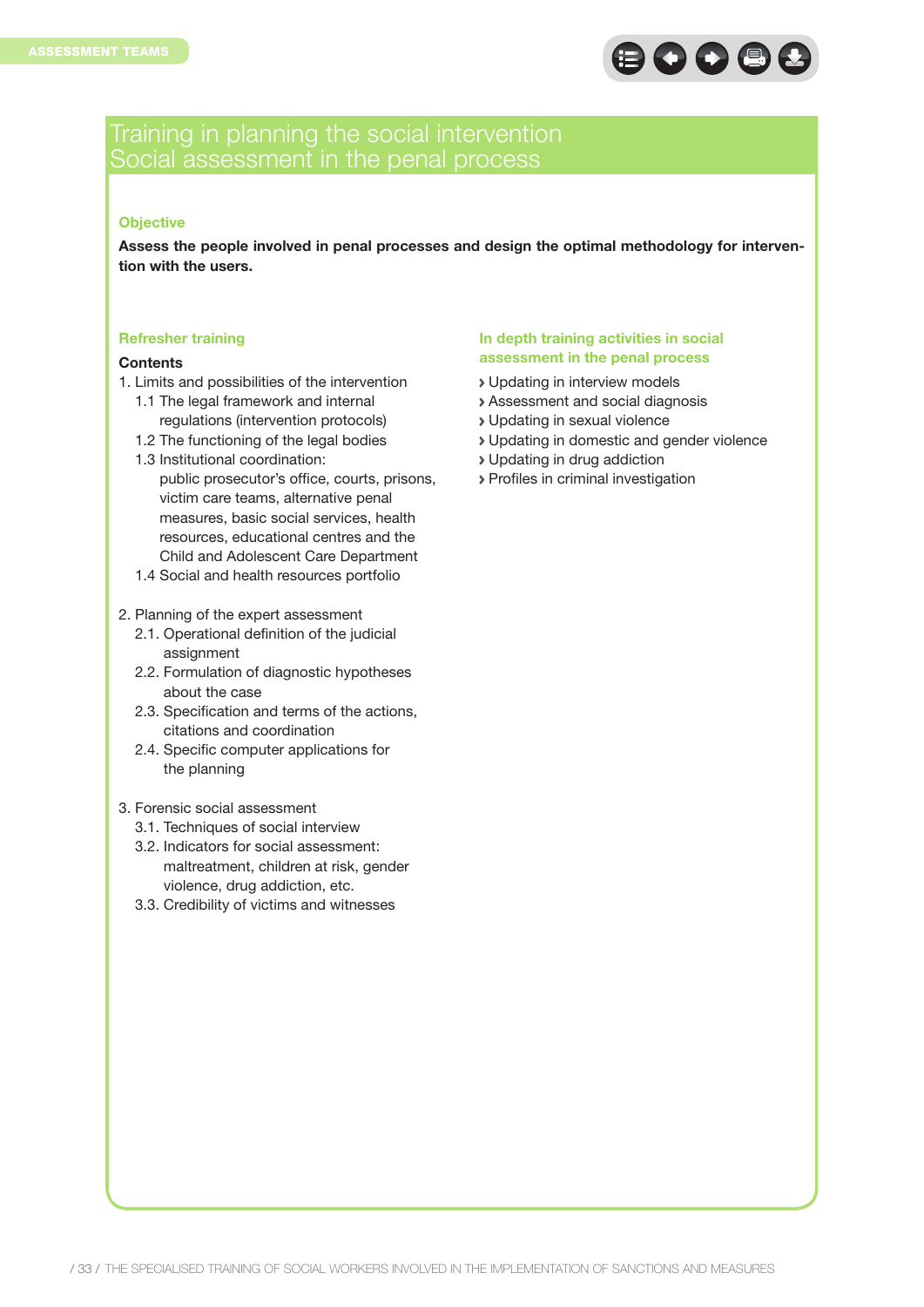



## 11. SOCIAL INTERVENTION

Carry out the social intervention plans, with the users, their family and social environment, to guide them towards the previously established objectives, making use of instruments and techniques of the profession.

- Setting clear, attainable objectives, passing them on clearly and agreeing commitments with the users.
- Respecting the interlocutor at all times and relating to him while being aware of the institutional image that is being projected.
- Listening, orienting, motivating and advising with seriousness and reliability, maintaining an attitude of trust in the user's possibilities for change.
- Giving sound arguments and cross-checked information.
- Maintaining the orientation towards help in spite of the negative processes or relapses, and looking for new elements of motivation and work.
- Reviewing the established work plan and the commitments acquired with the users periodically, adapting the objectives and actions in accordance with any changes that might have occurred.
- Coordinating with the other professionals involved, while identifying and respecting the role of the person acting as main manager of the case.
- Preparing and carrying out the interviews properly: arrange the day, time and place, set the objectives, prepare a script and manage the time well.
- Involving the user and the family and permanently reinforcing that involvement.
- **Listening to the user's reasons and positions** and trying to understand them from an open perspective.
- Being close to the users' social and family contexts (visits to their homes, to the associative networks of their environment, etc.).
- Rechannel the user and/or the family's demands according to the real needs and the work objectives.
- Encouraging the user and his or her social and family environment to look for alternative resources.
- Integrating any suitable initiatives and proposals made by the user and/or his or her social and family environment into the intervention plan.
- Bringing and obtaining feedback about the progress and relapses in the work plan.
- Maintaining periodical contacts, duly agreed with the user and his or her social and family environment.
- When ending any intervention, prepare and carry out a closing session with the users to inform them of the relevant results of the assessment done and ask them for their appraisal.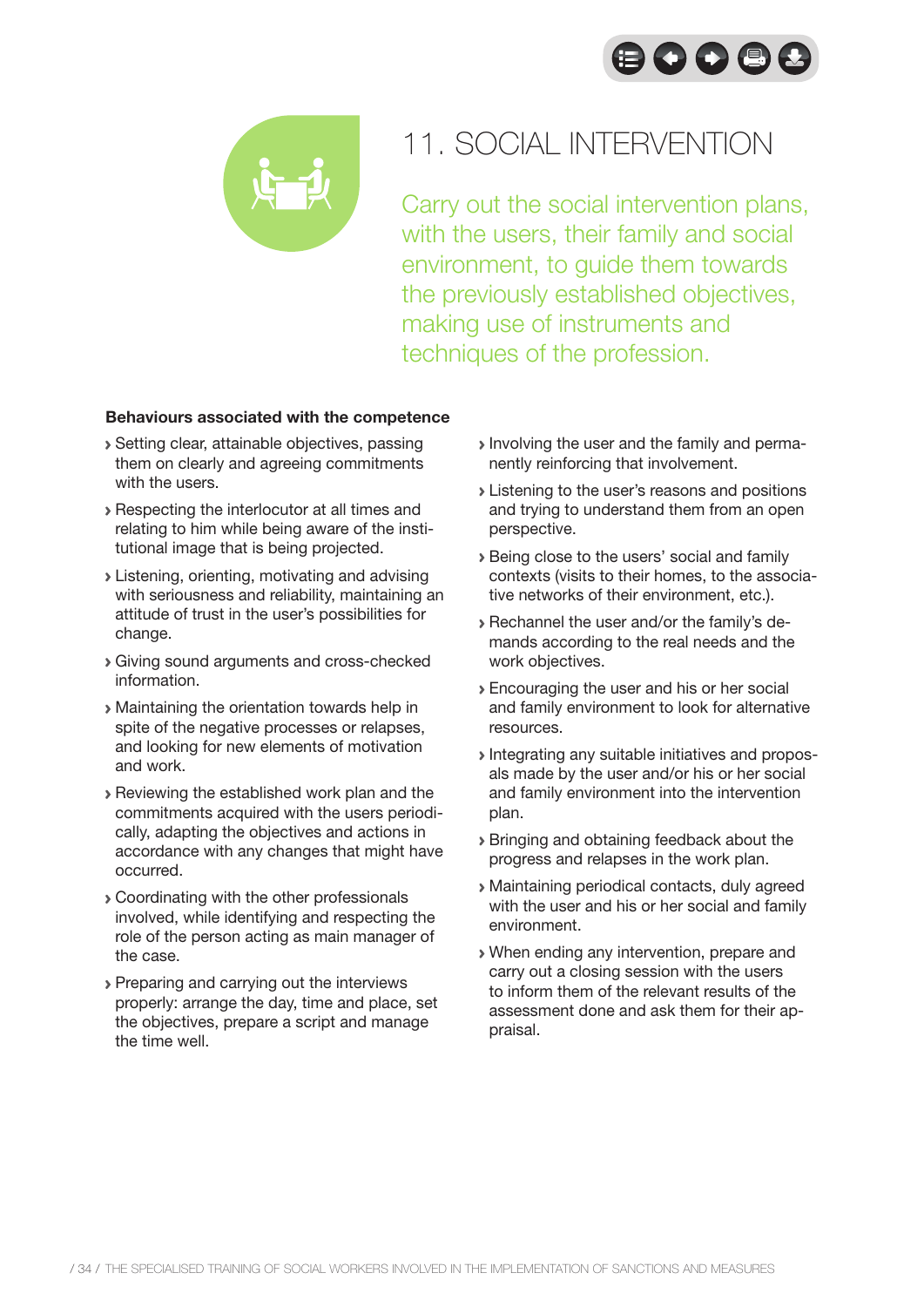

### Training in social intervention Social intervention with the victim

#### **Objective**

**Carry out actions of support for the victim from the needs detected and the intervention plan designed.**

#### **Refresher training**

#### **Contents**

- 1. The context of the intervention with the victim
	- 1.1. Possibilities and limits of the intervention 1.2. The space of privacy and protection towards the victim
	- 1.3. The confidentiality of the information: legal and ethical aspects
	- 1.4. Double victimisation
- 2. The interview with victims
	- 2.1. The setting of the intervention
	- 2.2. Basic techniques of the interview with victims: creation of an atmosphere; listening and other communicative aspects; directivity and flexibility, etc.
	- 2.3. Appraisal of the emotional state of the victim
	- 2.4. Dealing with the anxiety derived from the legal environment
	- 2.5. Adjustment of the victims' expectations
- 3. Interventions in emergency or risk
- 4. Basic knowledge of penal, trial, penitentiary and civil legislation
- 5. Coordination and referral to external resources
	- 5.1. Catalogue of institutional and social network resources
	- 5.2. Limits and commitments of referral
	- 5.3. Cooperation and coordination with resources
	- 5.4. Passing on information
- 6. Closing the intervention

#### **In depth training activities in social intervention with the victim**

- Techniques of interviewing victims
- **> Techniques of interviewing to transform need** into demand
- Methodology of planning
- Case analysis workshop
- Workshop for breaking bad news
- **Intervention in emergency or crisis**

#### **Specific aspects of the intervention according to the different groups**

- Gender and domestic violence
- Underage victims
- Victims of terrorism
- Victims of violent crimes
- Victims with mental disabilities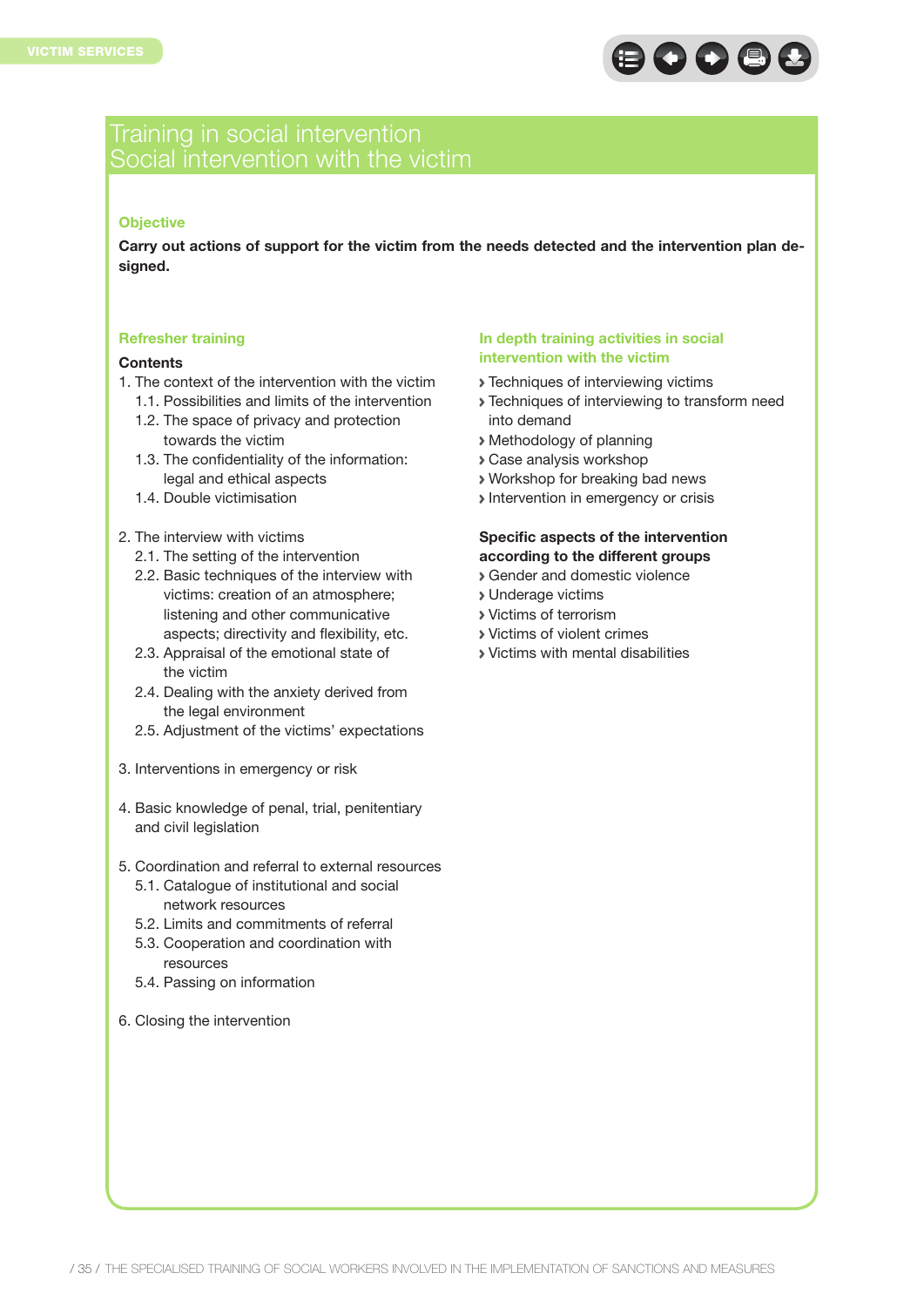

### Training in social intervention Social and family intervention

#### **Objective**

**Intervene with the users, their family and social environment, to guide them towards the previously established objectives, making use of instruments and techniques of the profession.**

#### **Refresher training**

#### **Contents**

- 1. The setting of the intervention
	- 1.1. The role of the social worker: the help relation, professional distance and control function
	- 1.2. Limits of the intervention and referral: professionals, networks and resources
- 2. The involvement of the users in the intervention plan
	- 2.1. Real possibilities of the intervention
	- 2.2. Adjustment of the expectations
	- 2.3. Shared responsibility: the professional role and the role of the users
- 3. Tools of social and family intervention
	- 3.1. The motivational interview
	- 3.2. Feedback of results and positive reinforcement
	- 3.3. Work in the community environment
	- 3.4. Emergency interventions
	- 3.5. Participation of the social worker in specific intervention programmes
	- 3.6. Work programmes with the families
- 4. Coordination and referral to intervention network resources
	- 4.1. Catalogue of institutional resources and the social network
	- 4.2. Management and/or referral to resources
	- 4.3. Limits and commitments of referral
	- 4.4. Cooperation and coordination with the resources
	- 4.5. Passing on information
- 5. Closing the social intervention

#### **In depth training activities in social and family intervention**

- Specialised rehabilitation programmes
- **Intervention in emergencies or crises**
- Motivation and involvement of the users
- **Intervention with families**
- Case analysis workshop
- Leadership workshop
- Social intervention in open custody
- Social intervention with people with mental health problems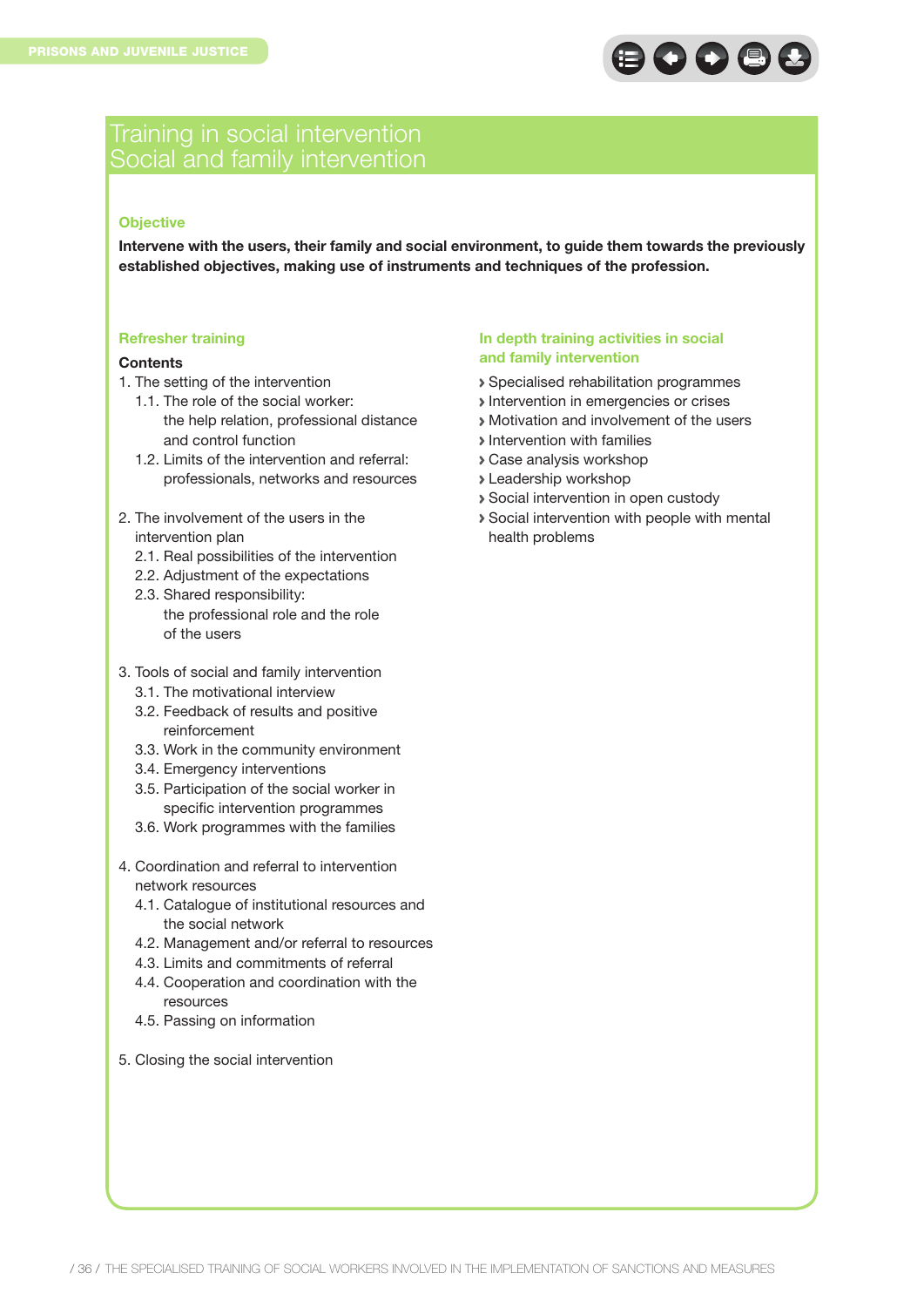

# Forensic social intervention in oral proceedings

#### **Objective**

**Explain forensic social assessment in oral proceedings clearly and coherently.**

#### **Refresher training**

#### **Contents**

- 1. Preparation of the oral presentation of the case
- 2. Knowledge of the mechanics of the trial
- 3. Review of files, statements and proofs
- 4. Preparation of the case
- 5. Rights and responsibilities inherent to the expert's task

#### **In depth training activities in forensic social intervention in oral proceedings**

- Management of the questioning of the task in oral proceedings
- Management of the pressures of the parties involved in the judicial procedure
- Handling and arguing strategies in the adversary expert's report